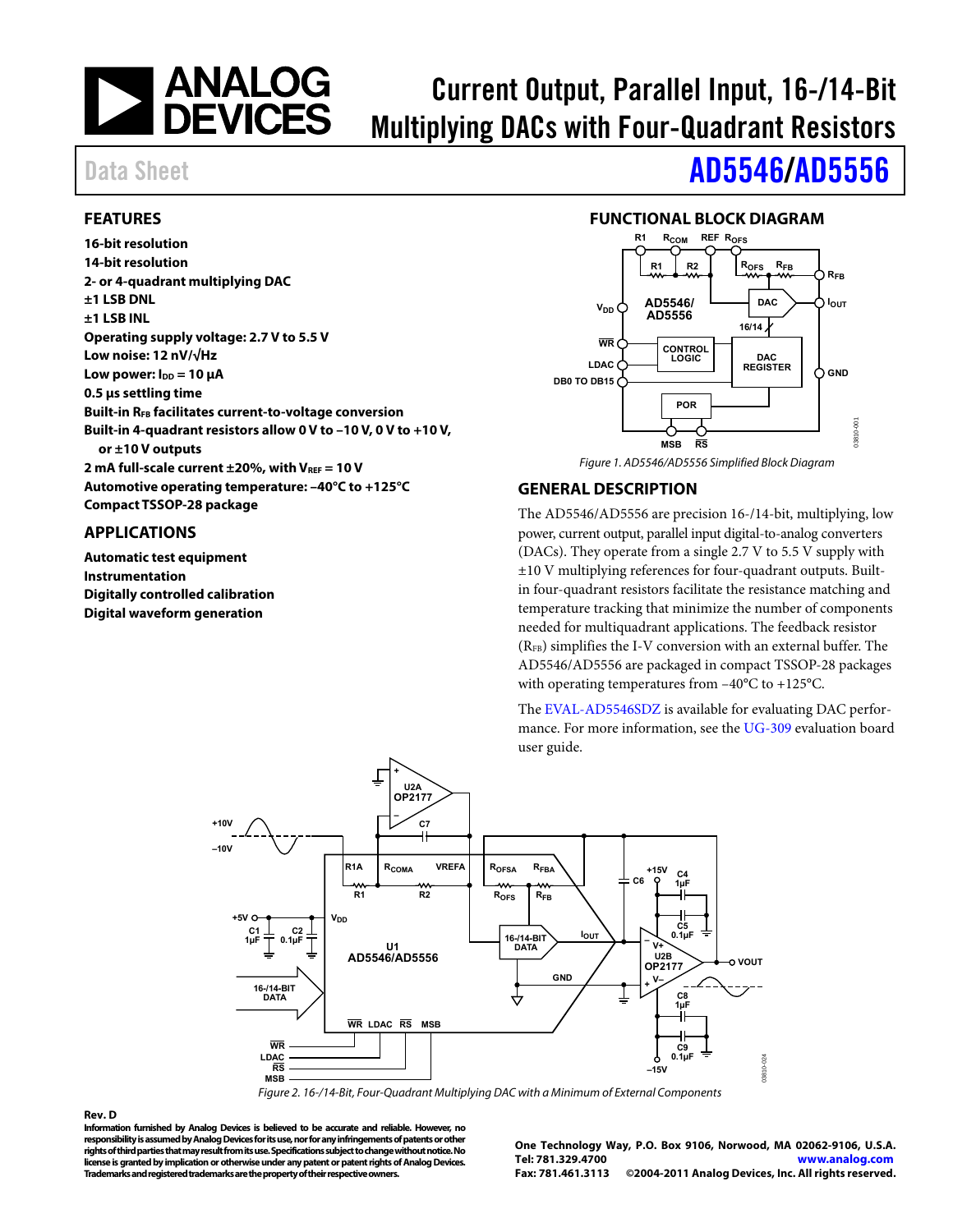# TABLE OF CONTENTS

### <span id="page-1-0"></span>**REVISION HISTORY**

| $11/11$ —Rev. C to Rev. D |  |
|---------------------------|--|
|                           |  |
|                           |  |

### **1/11—Rev. B to Rev. C**

| $\label{prop:main} \textbf{Changes~to~Figure~2}.\textcolor{red}{\textbf{num}\textbf{1}}\textcolor{white}{\textbf{num}\textbf{1}}\textcolor{white}{\textbf{1}}$ |  |
|----------------------------------------------------------------------------------------------------------------------------------------------------------------|--|
|                                                                                                                                                                |  |

#### **4/10—Rev. A to Rev. B**

| Moved Timing Diagram Section and Figure 5 to                    |
|-----------------------------------------------------------------|
|                                                                 |
| Moved Table 5 Through Table 7 to Digital Section Section  7     |
|                                                                 |
|                                                                 |
| Added Reference Selection Section, Amplifier Selection Section, |
|                                                                 |

#### **9/09—Rev. 0 to Rev. A**

| Changes to Static Performance, Relative Accuracy, |  |
|---------------------------------------------------|--|
|                                                   |  |
|                                                   |  |

#### **1/04—Revision 0: Initial Version**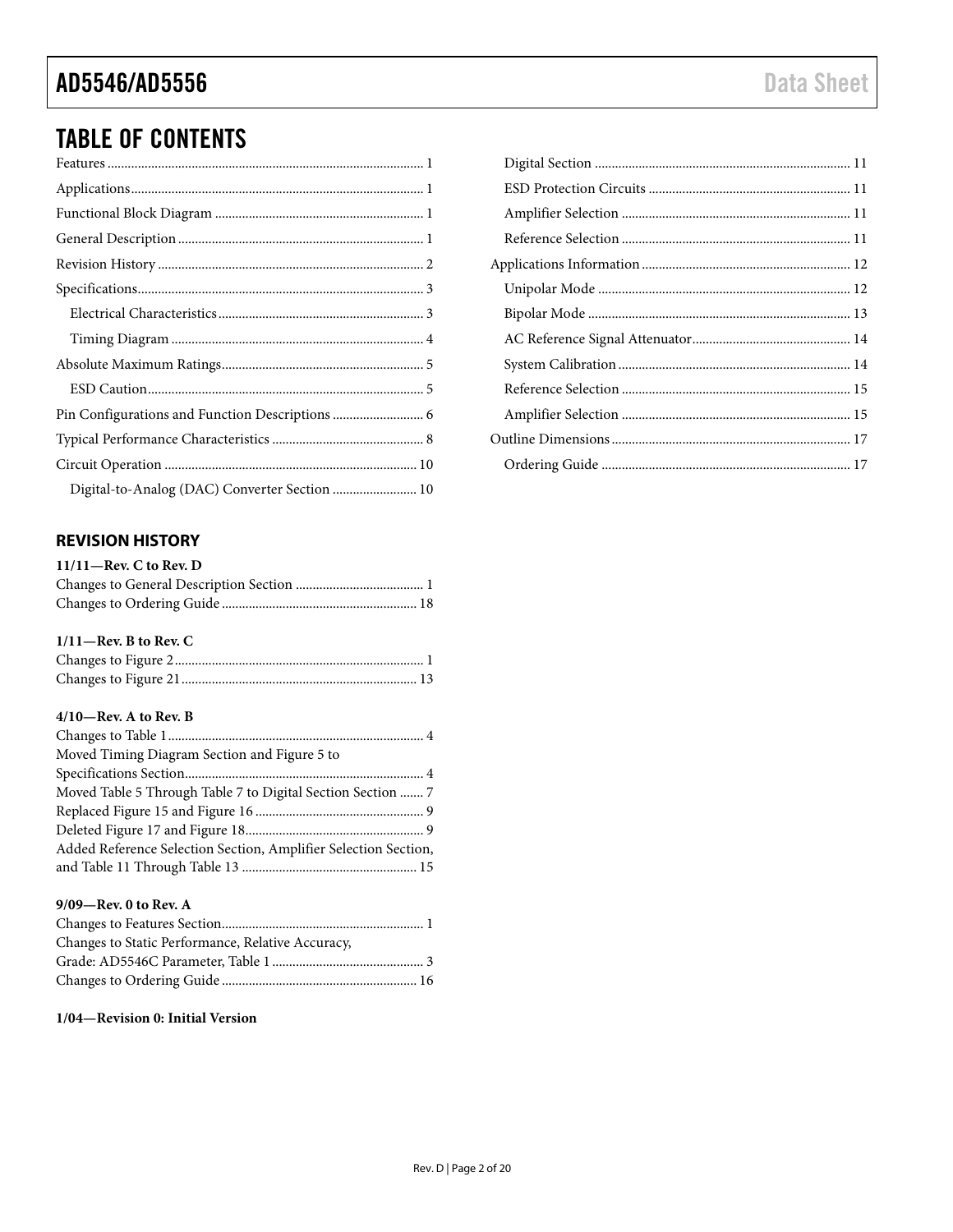# <span id="page-2-0"></span>**SPECIFICATIONS**

## <span id="page-2-1"></span>**ELECTRICAL CHARACTERISTICS**

 $V_{DD} = 2.7$  V to 5.5 V,  $I_{OUT}$  = virtual GND, GND = 0 V,  $V_{REF}$  = -10 V to 10 V,  $T_A$  = full operating temperature range, unless otherwise noted.

| Table 1.                          |                         |                                                                     |                |                |            |              |
|-----------------------------------|-------------------------|---------------------------------------------------------------------|----------------|----------------|------------|--------------|
| Parameter                         | Symbol                  | <b>Conditions</b>                                                   | Min            | <b>Typ</b>     | <b>Max</b> | Unit         |
| STATIC PERFORMANCE <sup>1</sup>   |                         |                                                                     |                |                |            |              |
| Resolution                        | N                       | AD5546, 1 LSB = $V_{REF}/2^{16} = 153 \mu V$ at<br>$V_{BFE} = 10 V$ |                | 16             |            | <b>Bits</b>  |
|                                   |                         | AD5556, 1 LSB = $V_{REF}/2^{14}$ = 610 µV at<br>$V_{REF} = 10 V$    |                | 14             |            | <b>Bits</b>  |
| Relative Accuracy                 | INL                     | Grade: AD5556C                                                      |                |                | ±1         | <b>LSB</b>   |
|                                   |                         | Grade: AD5546B                                                      |                |                | ±2         | <b>LSB</b>   |
|                                   |                         | Grade: AD5546C                                                      |                |                | ±1         | <b>LSB</b>   |
| <b>Differential Nonlinearity</b>  | <b>DNL</b>              | Monotonic                                                           |                |                | ±1         | <b>LSB</b>   |
| <b>Output Leakage Current</b>     | <b>l</b> out            | Data = zero scale, $T_A = 25^{\circ}C$                              |                |                | 10         | nA           |
|                                   |                         | Data = zero scale, $T_A = T_A$ maximum                              |                |                | 20         | nA           |
| Full-Scale Gain Error             | GFSE                    | Data = full scale                                                   |                | ±1             | ±4         | mV           |
| Bipolar Mode Gain Error           | GF                      | $Data = full scale$                                                 |                | ±1             | ±4         | mV           |
| Bipolar Mode Zero-Scale           | Gzse                    | $Data = full scale$                                                 |                | ±1             | ±2.5       | mV           |
| Error                             |                         |                                                                     |                |                |            |              |
| Full-Scale Tempco <sup>2</sup>    | <b>TCVFS</b>            |                                                                     |                | 1              |            | ppm/°C       |
| REFERENCE INPUT                   |                         |                                                                     |                |                |            |              |
| <b>VREF Range</b>                 | <b>V</b> <sub>REF</sub> |                                                                     | $-18$          |                | $+18$      | V            |
| <b>REF Input Resistance</b>       | <b>REF</b>              |                                                                     | $\overline{4}$ | 5              | 6          | kΩ           |
| R1 and R2 Resistance              | R1 and R2               |                                                                     | 4              | 5              | 6          | kΩ           |
| R1-to-R2 Mismatch                 | $\Delta$ (R1 to R2)     |                                                                     |                | ±0.5           | ±1.5       | $\Omega$     |
| Feedback and Offset<br>Resistance | RFB, ROFS               |                                                                     | 8              | 10             | 12         | kΩ           |
| Input Capacitance <sup>2</sup>    | $C_{REF}$               |                                                                     |                | 5              |            | pF           |
| ANALOG OUTPUT                     |                         |                                                                     |                |                |            |              |
| <b>Output Current</b>             | <b>l</b> out            | $Data = full scale$                                                 |                | $\overline{2}$ |            | mA           |
| Output Capacitance <sup>2</sup>   | $C_{OUT}$               | Code dependent                                                      |                | 200            |            | pF           |
| LOGIC INPUT AND OUTPUT            |                         |                                                                     |                |                |            |              |
| Logic Input Low Voltage           | $V_{IL}$                | $V_{DD} = 5 V$                                                      |                |                | 0.8        | $\mathsf{V}$ |
|                                   |                         | $V_{DD} = 3V$                                                       |                |                | 0.4        | V            |
| Logic Input High Voltage          | V <sub>IH</sub>         | $V_{DD} = 5 V$                                                      | 2.4            |                |            | V            |
|                                   |                         | $V_{DD} = 3 V$                                                      | 2.1            |                |            | v            |
| Input Leakage Current             | Ι'n.                    |                                                                     |                |                | 10         | μA           |
| Input Capacitance <sup>2</sup>    | $C_{\mathbb{L}}$        |                                                                     |                |                | 10         | pF           |
| INTERFACE TIMING <sup>2, 3</sup>  |                         |                                                                     |                |                |            |              |
| Data to WR Setup Time             | t <sub>DS</sub>         | $V_{DD} = 5 V$                                                      | 20             |                |            | ns           |
|                                   |                         | $V_{DD} = 3 V$                                                      | 35             |                |            | ns           |
| Data to WR Hold Time              | t <sub>DH</sub>         | $V_{DD} = 5 V$                                                      | 0              |                |            | ns           |
|                                   |                         | $V_{DD} = 3 V$                                                      | 0              |                |            | ns           |
| WR Pulse Width                    | $t_{WR}^-$              | $V_{DD} = 5 V$                                                      | 20             |                |            | ns           |
|                                   |                         | $V_{DD} = 3 V$                                                      | 35             |                |            | ns           |
| <b>LDAC Pulse Width</b>           | <b>t</b> LDAC           | $V_{DD} = 5 V$                                                      | 20             |                |            | ns           |
|                                   |                         | $V_{DD} = 3 V$                                                      | 35             |                |            | ns           |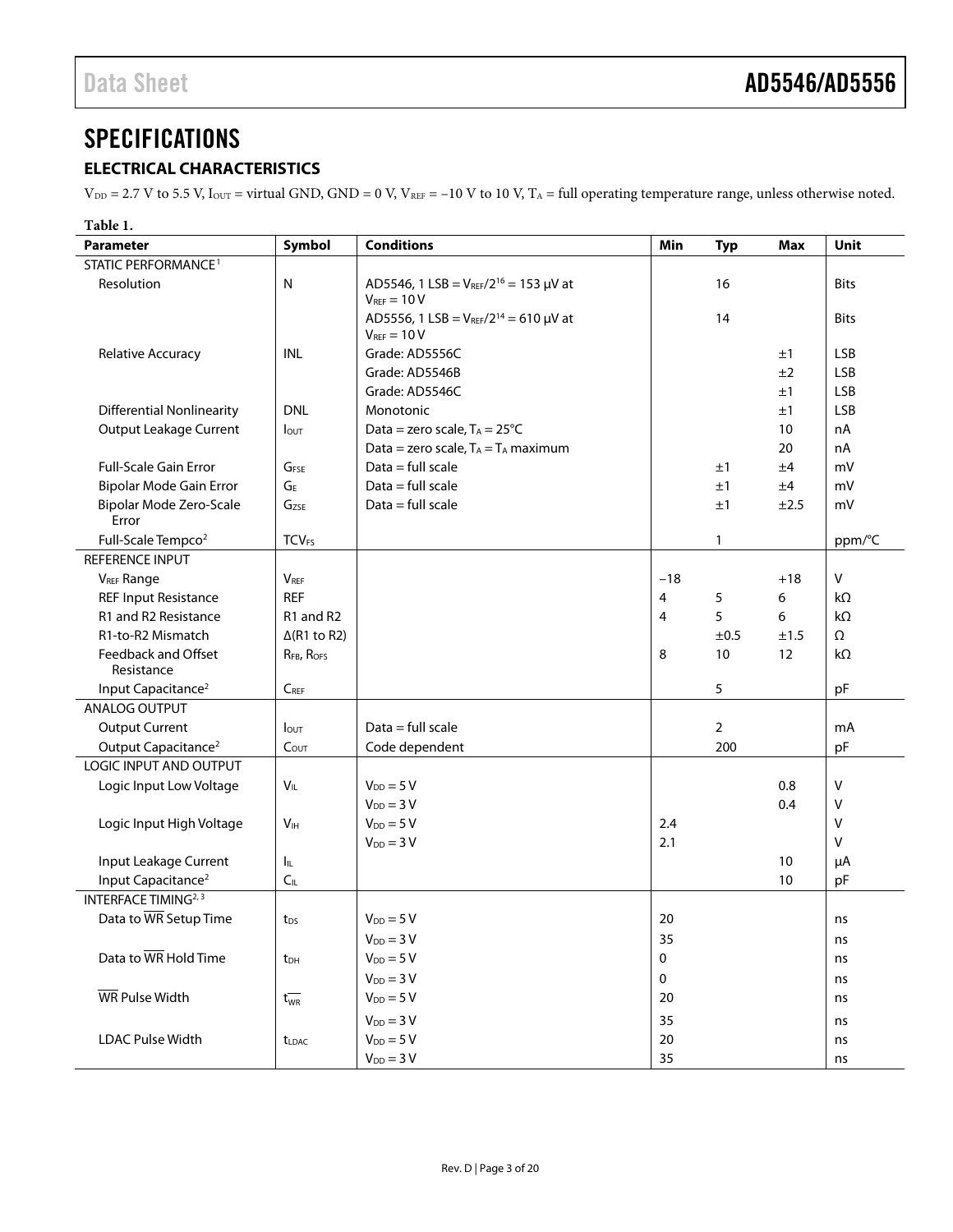| <b>Parameter</b>                       | Symbol                      | <b>Conditions</b>                                                                       | Min | Typ    | Max   | Unit       |
|----------------------------------------|-----------------------------|-----------------------------------------------------------------------------------------|-----|--------|-------|------------|
| <b>RS Pulse Width</b>                  | t <sub>RS</sub>             | $V_{DD} = 5V$                                                                           | 20  |        |       | ns         |
|                                        |                             | $V_{DD} = 3V$                                                                           | 35  |        |       | ns         |
| WR to LDAC Delay Time                  | tiwn                        | $V_{DD} = 5V$                                                                           | 0   |        |       | ns         |
|                                        |                             | $V_{DD} = 3 V$                                                                          | 0   |        |       | ns         |
| <b>SUPPLY CHARACTERISTICS</b>          |                             |                                                                                         |     |        |       |            |
| Power Supply Range                     | <b>V<sub>DD</sub></b> RANGE |                                                                                         | 2.7 |        | 5.5   | v          |
| Positive Supply Current                | $\mathsf{In}$               | Logic inputs $= 0 V$                                                                    |     |        | 10    | μA         |
| Power Dissipation                      | P <sub>DISS</sub>           | Logic inputs = $0V$                                                                     |     |        | 0.055 | mW         |
| Power Supply Sensitivity               | Pss                         | $\Delta V_{DD} = \pm 5\%$                                                               |     |        | 0.003 | $% /$ %    |
| AC CHARACTERISTICS <sup>4</sup>        |                             |                                                                                         |     |        |       |            |
| <b>Output Voltage Settling</b><br>Time | t <sub>S</sub>              | To $\pm$ 0.1% of full scale, data cycles from zero<br>scale to full scale to zero scale |     | 0.5    |       | <b>LIS</b> |
| Reference Multiplying BW               | <b>BW</b>                   | $V_{REF}$ = 100 mV rms, data = full scale, C6 = 5.6 pF <sup>5</sup>                     |     | 6.8    |       | <b>MHz</b> |
| DAC Glitch Impulse                     | Q                           | $V_{REF} = 0 V$ , midscale minus 1 to midscale                                          |     | $-3$   |       | nV-s       |
| Multiplying Feedthrough<br>Error       | VOUT/VREE                   | $V_{\text{REF}} = 100 \text{ mV}$ rms. $f = 10 \text{ kHz}$                             |     | 79     |       | dB         |
| Digital Feedthrough                    | O <sub>D</sub>              | $WR = 1$ , LDAC toggles at 1 MHz                                                        |     | 7      |       | nV-s       |
| <b>Total Harmonic Distortion</b>       | <b>THD</b>                  | $V_{REF}$ = 5 V p-p, data = full-scale, f = 1 kHz                                       |     | $-103$ |       | dB         |
| <b>Output Noise Density</b>            | e <sub>N</sub>              | $f = 1$ kHz, BW = 1 Hz                                                                  |     | 12     |       | nV/rt Hz   |

<span id="page-3-1"></span><sup>1</sup> All static performance tests (except l<sub>our</sub>) are performed in a closed-loop system, using an external precision OP97 I-V converter amplifier. The AD554x RFB terminal is tied to the amplifier output. The op amp +IN is grounded, and the DAC I<sub>our</sub> is tied to the op amp -IN. Typical values represent average readings measured at 25°C. <sup>2</sup> These parameters are guaranteed by design and are not subject to production testing.

<sup>3</sup> All input control signals are specified with  $t_R = t_F = 2.5$  ns (10% to 90% of 3 V) and timed from a voltage level of 1.5 V.  $^3$  All input control signals are specified with t $_{\rm R}$  = t $_{\rm F}$  = 2.5 ns (10% to 90% of 3 V) and timed from a voltage level of 1.5 V.<br><sup>4</sup> All ac characteristic tests are performed in a closed-loon system using an AD

<sup>4</sup> All ac characteristic tests are performed in a closed-loop system using an AD8038 I-V converter amplifier except for THD where an AD8065 was used.<br><sup>5</sup> C6 is the C6 capacitor shown in Figure 20.

#### <span id="page-3-0"></span>**TIMING DIAGRAM**

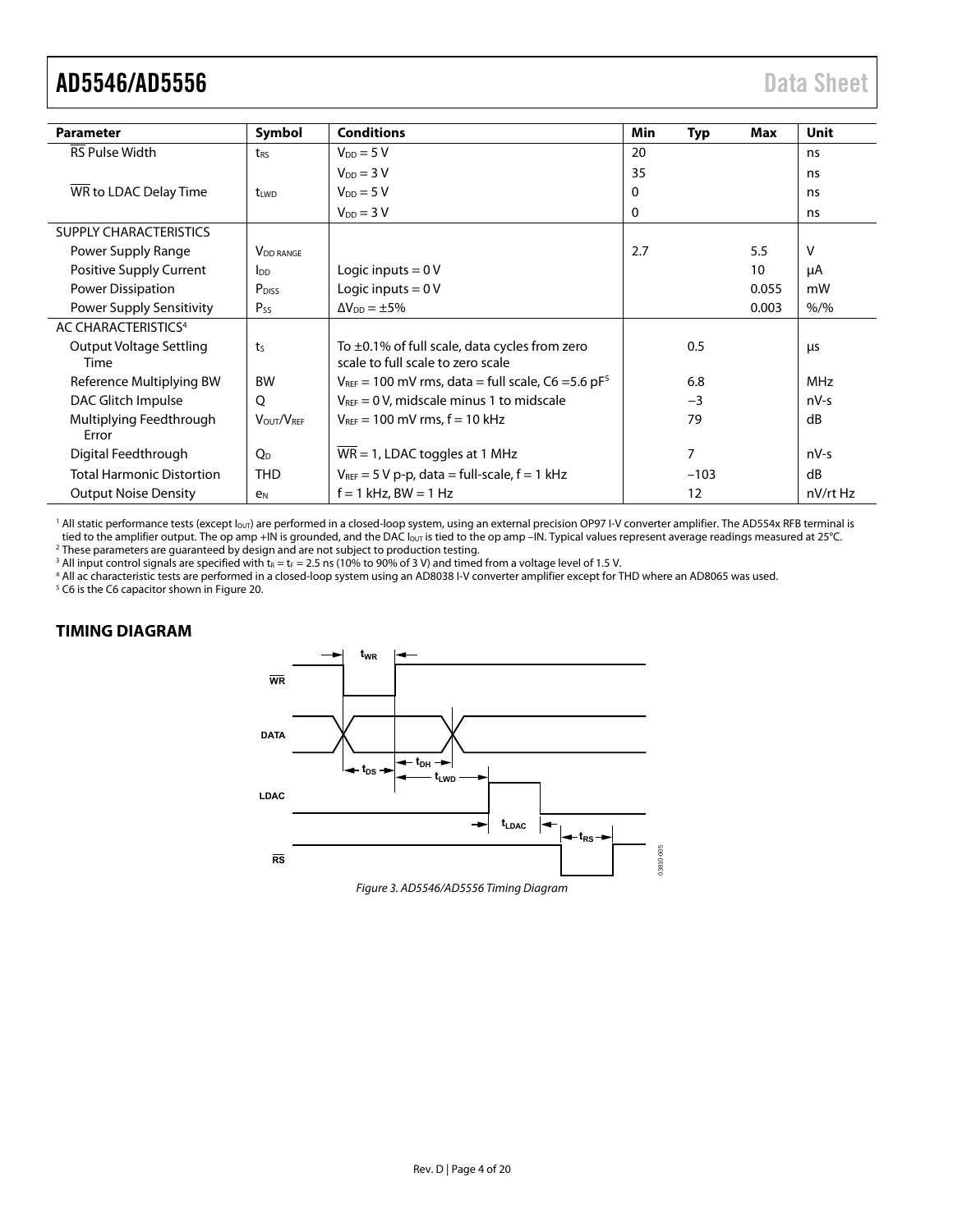## <span id="page-4-0"></span>ABSOLUTE MAXIMUM RATINGS

#### **Table 2.**

| <b>Parameter</b>                                   | Rating                              |
|----------------------------------------------------|-------------------------------------|
| V <sub>DD</sub> to GND                             | $-0.3 V + 8 V$                      |
| RFB, ROFS, R1, RCOM, and REF to GND                | $-18$ V, 18 V                       |
| Logic Inputs to GND                                | $-0.3 V + 8 V$                      |
| $V$ ( $I_{\text{OUT}}$ ) to GND                    | $-0.3$ V, $V_{DD}$ + 0.3 V          |
| Input Current to Any Pin Except Supplies           | $\pm 50$ mA                         |
| Thermal Resistance ( $\theta_{JA}$ )               | $128^{\circ}$ C                     |
| Maximum Junction Temperature (T <sub>J MAX</sub> ) | $150^{\circ}$ C                     |
| Operating Temperature Range                        | $-40^{\circ}$ C to $+125^{\circ}$ C |
| Storage Temperature Range                          | $-65^{\circ}$ C to $+150^{\circ}$ C |
| Lead Temperature:                                  |                                     |
| Vapor Phase, 60 s                                  | $215^{\circ}$ C                     |
| Infrared, 15 s                                     | 220°C                               |
| Package Power Dissipation                          | $(T_{JMAX} - T_A)/\theta_{JA}$      |

Stresses above those listed under Absolute Maximum Ratings may cause permanent damage to the device. This is a stress rating only; functional operation of the device at these or any other conditions above those listed in the operational sections of this specification is not implied. Exposure to absolute maximum rating conditions for extended periods may affect device reliability.

### <span id="page-4-1"></span>**ESD CAUTION**



ESD (electrostatic discharge) sensitive device. Charged devices and circuit boards can discharge<br>without detection. Although this product features patented or proprietary protection circuitry, damage may occur on devices subjected to high energy ESD. Therefore, proper ESD precautions should be taken to avoid performance degradation or loss of functionality.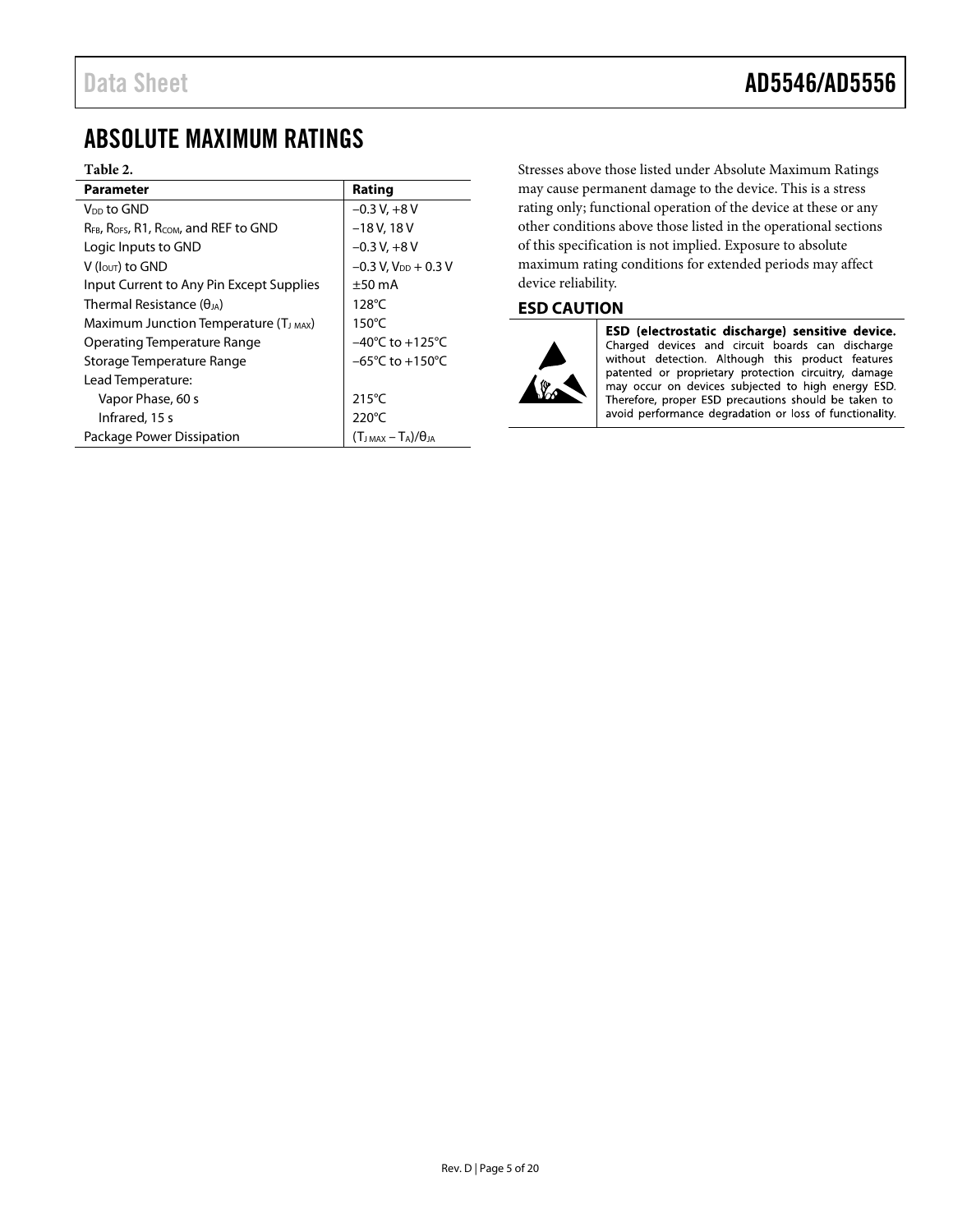# <span id="page-5-0"></span>PIN CONFIGURATIONS AND FUNCTION DESCRIPTIONS

| D7<br>$\mathbf{1}$                 | $28$ $V_{DD}$               | D <sub>5</sub>       |                                    | V <sub>DD</sub><br>28 |
|------------------------------------|-----------------------------|----------------------|------------------------------------|-----------------------|
| D6<br>$\overline{\mathbf{2}}$      | 27 D8                       | D4                   |                                    | D6<br>27              |
| D <sub>5</sub><br>3                | 26 D9                       | D <sub>3</sub><br>-3 |                                    | D7<br>26              |
| D4<br>4                            | 25 D10                      | D <sub>2</sub>       |                                    | $25$ D8               |
| D <sub>3</sub><br>5                | 24 D11                      | D <sub>1</sub>       |                                    | 24 D9                 |
| D <sub>2</sub><br>6<br>AD5546      | 23 D12                      | DO 6                 | AD5556                             | 23 D10                |
| D1<br>7<br><b>TOP VIEW</b>         | $22$ D <sub>13</sub>        | NC I<br>7            | <b>TOP VIEW</b>                    | 22 D11                |
| (Not to Scale)<br>D0<br>8          | 21 D14                      | NC<br>8              | (Not to Scale)                     | 21 D <sub>12</sub>    |
| R <sub>OFS</sub><br>9              | $20$ D <sub>15</sub>        | $R_{OFS}$ $9$        |                                    | D13<br>20             |
| $R_{FB}$<br>10                     | 19 GND                      | $R_{FB}$             |                                    | GND<br>19             |
| R <sub>1</sub><br>11               | 18 RS                       | R <sub>1</sub>       |                                    | $18$ RS               |
| $R_{COM}$<br>12                    | $17$ MSB                    | R <sub>COM</sub> 12  |                                    | 17 MSB                |
| <b>REF</b><br>13                   | $16$ WR                     | <b>REF</b><br>13     |                                    | 16 WR                 |
| <b>I</b> out<br>14                 | 03810-003<br><b>15 LDAC</b> | $I_{OUT}$ 14         |                                    | <b>15 LDAC</b>        |
|                                    |                             |                      | <b>NC = NO CONNECT</b>             | 03810-004             |
|                                    |                             |                      |                                    |                       |
| Figure 4. AD5546 Pin Configuration |                             |                      | Figure 5. AD5556 Pin Configuration |                       |

|  |  | Table 3. AD5546 Pin Function Descriptions |
|--|--|-------------------------------------------|
|  |  |                                           |

| Pin No.    | <b>Mnemonic</b>                    | <b>Description</b>                                                                                                                                                                                                                                                  |
|------------|------------------------------------|---------------------------------------------------------------------------------------------------------------------------------------------------------------------------------------------------------------------------------------------------------------------|
| $1$ to $8$ | D7 to D0                           | Digital Input Data Bits[D7: D0]. The signal level must be $\leq$ V <sub>DD</sub> + 0.3 V.                                                                                                                                                                           |
| 9          | <b>Ro<sub>FS</sub></b>             | Bipolar Offset Resistor. Accepts up to ±18 V. In two-quadrant mode, ties to RFB. In four-quadrant mode, ties to R1<br>and the external reference.                                                                                                                   |
| 10         | $R_{FB}$                           | Internal Matching Feedback Resistor. Connects to the output of an external op amp for I-V conversion.                                                                                                                                                               |
| 11         | R <sub>1</sub>                     | Four-Quadrant Resistor R1. In two-quadrant mode, shorts to the REF pin. In four-quadrant mode, ties to RoFs.                                                                                                                                                        |
| 12         | RCOM                               | Center Tap Point of Two Four-Quadrant Resistors, R1 and R2. In four-quadrant mode, ties to the inverting node of<br>the reference amplifier. In two-quadrant mode, shorts to the REF pin.                                                                           |
| 13         | <b>REF</b>                         | DAC Reference Input in Two-Quadrant Mode and R2 Terminal in Four-Quadrant Mode. In two-quadrant mode, this<br>pin is the reference input with constant input resistance vs. code. In four-quadrant mode, this pin is driven by the<br>external reference amplifier. |
| 14         | <b>LOUT</b>                        | DAC Current Output. Connects to the inverting node of an external op amp for I-V conversion.                                                                                                                                                                        |
| 15         | <b>LDAC</b>                        | Digital Input Load DAC Control. Signal level must be $\leq$ V <sub>DD</sub> + 0.3 V.                                                                                                                                                                                |
| 16         | <b>WR</b>                          | Write Control Digital Input in Active Low. Transfers shift-register data to the DAC register on the rising edge. The<br>signal level must be $\leq$ V <sub>DD</sub> + 0.3 V.                                                                                        |
| 17         | <b>MSB</b>                         | Power-On Reset State. MSB = 0 resets at zero scale; MSB = 1 resets at midscale. The signal level must be<br>≤ $V_{DD}$ + 0.3 V.                                                                                                                                     |
| 18         | $\overline{\text{RS}}$             | Reset in Active Low. Resets to zero scale if $MSB = 0$ , and resets to midscale if $MSB = 1$ . The signal level must be<br>$\leq$ V <sub>DD</sub> + 0.3 V.                                                                                                          |
| 19         | <b>GND</b>                         | Analog and Digital Grounds.                                                                                                                                                                                                                                         |
| 20 to 21   | D <sub>15</sub> to D <sub>14</sub> | Digital Input Data Bits[D15:D14]. The signal level must be $\leq$ V <sub>DD</sub> + 0.3 V.                                                                                                                                                                          |
| 22 to 27   | D <sub>13</sub> to D <sub>8</sub>  | Digital Input Data Bits[D13:D8]. The signal level must be $\leq$ V <sub>DD</sub> + 0.3 V.                                                                                                                                                                           |
| 28         | $V_{DD}$                           | Positive Power Supply Input. Specified range of operation: 2.7 V to 5.5 V.                                                                                                                                                                                          |

|            | Table 4. AD5556 Pin Function Descriptions |                                                                                                                                                                                           |  |  |  |  |  |  |  |  |
|------------|-------------------------------------------|-------------------------------------------------------------------------------------------------------------------------------------------------------------------------------------------|--|--|--|--|--|--|--|--|
| Pin No.    | <b>Mnemonic</b>                           | <b>Description</b>                                                                                                                                                                        |  |  |  |  |  |  |  |  |
| 1 to 6     | D5 to D0                                  | Digital Input Data Bits[D5:D0]. The signal level must be $\leq$ V <sub>DD</sub> +0.3 V.                                                                                                   |  |  |  |  |  |  |  |  |
| $7$ to $8$ | NC.                                       | No Connection. The user should not connect anything other than dummy pads on these terminals.                                                                                             |  |  |  |  |  |  |  |  |
| 9          | <b>ROFS</b>                               | Bipolar Offset Resistor. Accepts up to ±18 V. In two-quadrant mode, ties to RFB. In four-quadrant mode, ties to R1<br>and the external reference.                                         |  |  |  |  |  |  |  |  |
| 10         | <b>RFB</b>                                | Internal Matching Feedback Resistor. Connects to the output of an external op amp for I-V conversion.                                                                                     |  |  |  |  |  |  |  |  |
| 11         | R <sub>1</sub>                            | Four-Quadrant Resistor R1. In two-quadrant mode, shorts to the REF pin. In four-quadrant mode, ties to RoFs.                                                                              |  |  |  |  |  |  |  |  |
| 12         | <b>R</b> сом                              | Center Tap Point of Two Four-Quadrant Resistors, R1 and R2. In four-quadrant mode, ties to the inverting node of<br>the reference amplifier. In two-quadrant mode, shorts to the REF pin. |  |  |  |  |  |  |  |  |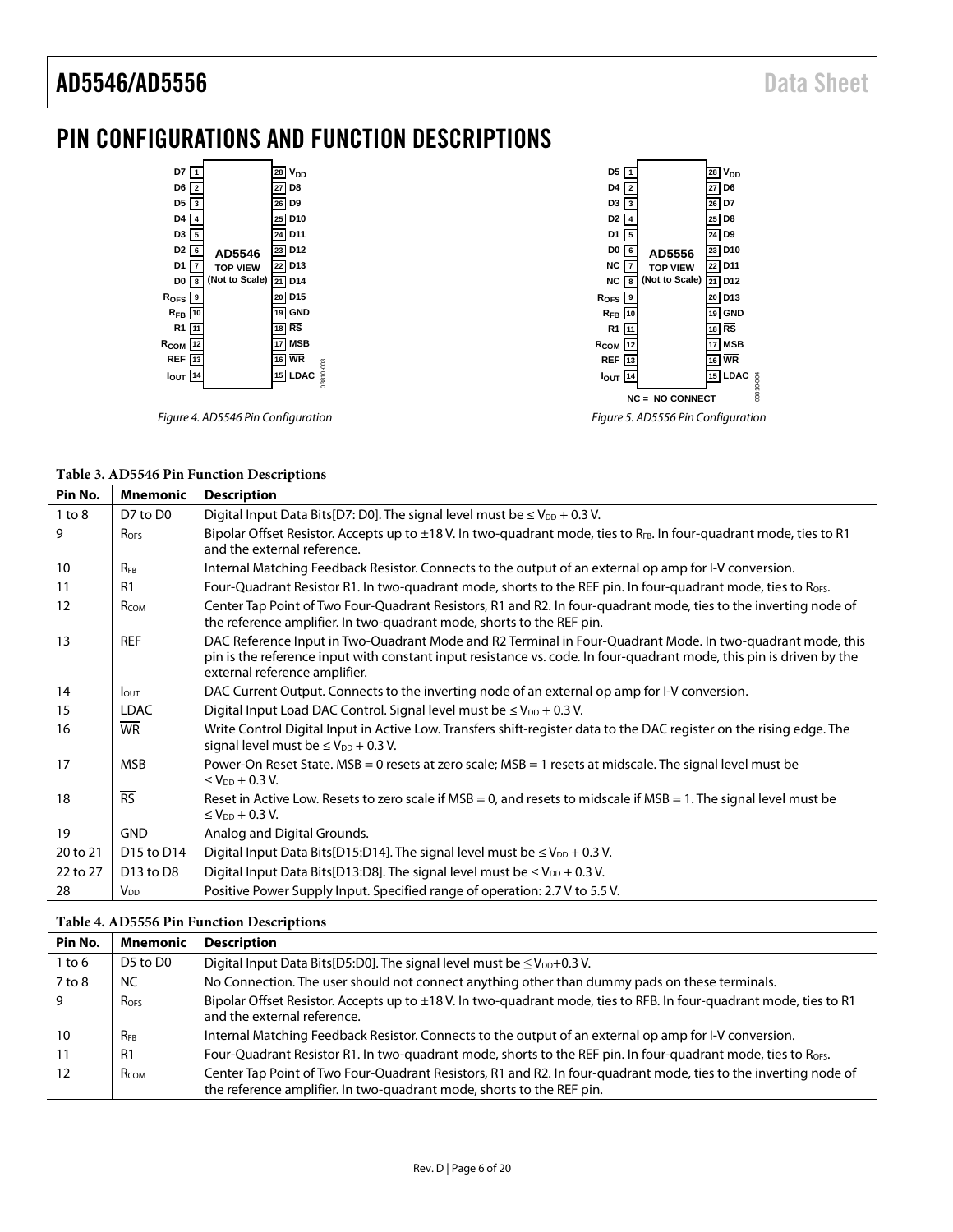| Pin No.  | <b>Mnemonic</b>                   | <b>Description</b>                                                                                                                                                                                                                                                  |
|----------|-----------------------------------|---------------------------------------------------------------------------------------------------------------------------------------------------------------------------------------------------------------------------------------------------------------------|
| 13       | <b>REF</b>                        | DAC Reference Input in Two-Quadrant Mode and R2 Terminal in Four-Quadrant Mode. In two-quadrant mode, this<br>pin is the reference input with constant input resistance vs. code. In four-quadrant mode, this pin is driven by the<br>external reference amplifier. |
| 14       | <b>I</b> OUT                      | DAC Current Output. Connects to the inverting node of an external op amp for I-V conversion.                                                                                                                                                                        |
| 15       | <b>LDAC</b>                       | Digital Input Load DAC Control. The signal level must be $\leq$ V <sub>DD</sub> + 0.3 V.                                                                                                                                                                            |
| 16       | <b>WR</b>                         | Write Control Digital Input in Active Low. Transfers shift-register data to the DAC register on the rising edge. The<br>signal level must be $\leq$ V <sub>DD</sub> + 0.3 V.                                                                                        |
| 17       | <b>MSB</b>                        | Power On Reset State. MSB = 0 resets at zero scale; MSB = 1 resets at midscale. The signal level must be<br>≤ $V_{DD}$ + 0.3 V.                                                                                                                                     |
| 18       | <b>RS</b>                         | Reset in Active Low. Resets to zero scale if MSB = 0 and resets to midscale if MSB = 1. The signal level must be<br>$\leq$ V <sub>DD</sub> + 0.3 V.                                                                                                                 |
| 19       | <b>GND</b>                        | Analog and Digital Grounds.                                                                                                                                                                                                                                         |
| 20 to 27 | D <sub>13</sub> to D <sub>6</sub> | Digital Input Data Bits[D13:D6]. The signal level must be $\leq$ V <sub>DD</sub> + 0.3 V.                                                                                                                                                                           |
| 28       | V <sub>DD</sub>                   | Positive Power Supply Input. Specified range of operation: 2.7 V to 5.5 V.                                                                                                                                                                                          |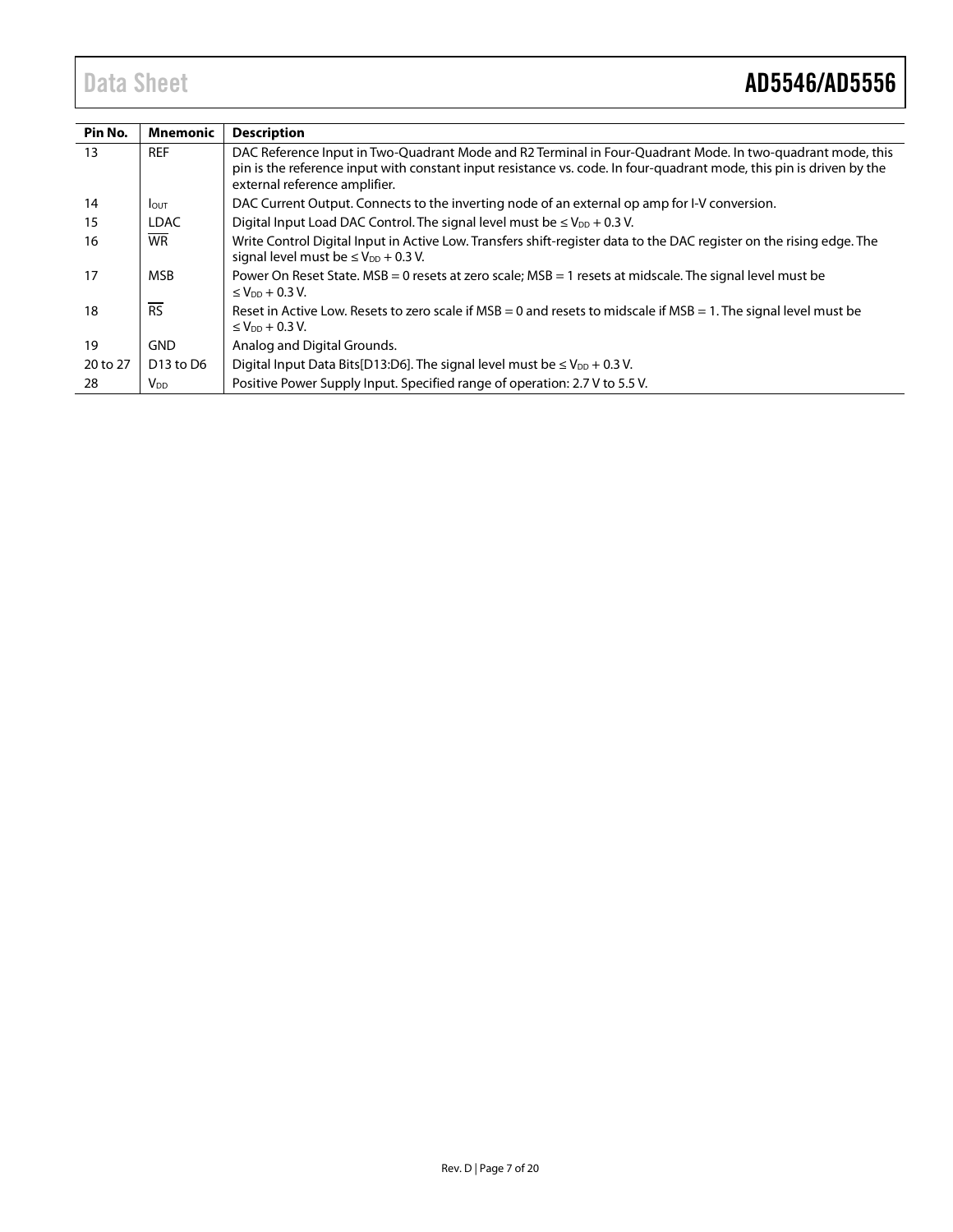# <span id="page-7-0"></span>TYPICAL PERFORMANCE CHARACTERISTICS



Figure 6. AD5546 Integral Nonlinearity Error



Figure 7. AD5546 Differential Nonlinearity Error



Figure 8. AD5556 Integral Nonlinearity Error



Figure 9. AD5556 Differential Nonlinearity Error







Figure 11. Supply Current vs. Logic Input Voltage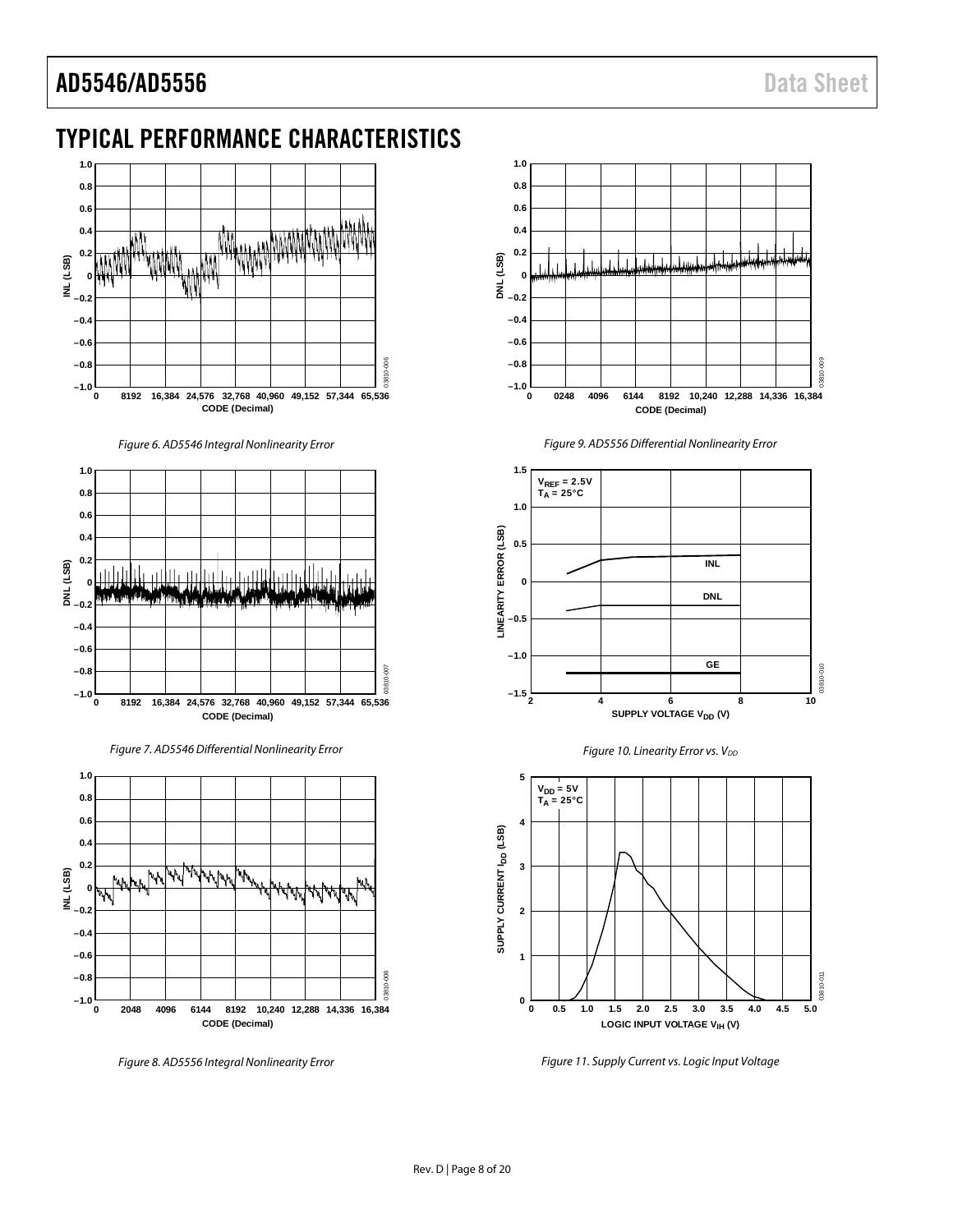# Data Sheet **AD5546/AD5556**





*Figure 13. Power Supply Rejection Ratio vs. Frequency*



*Figure 14. Settling Time from Full Scale to Zero Scale*





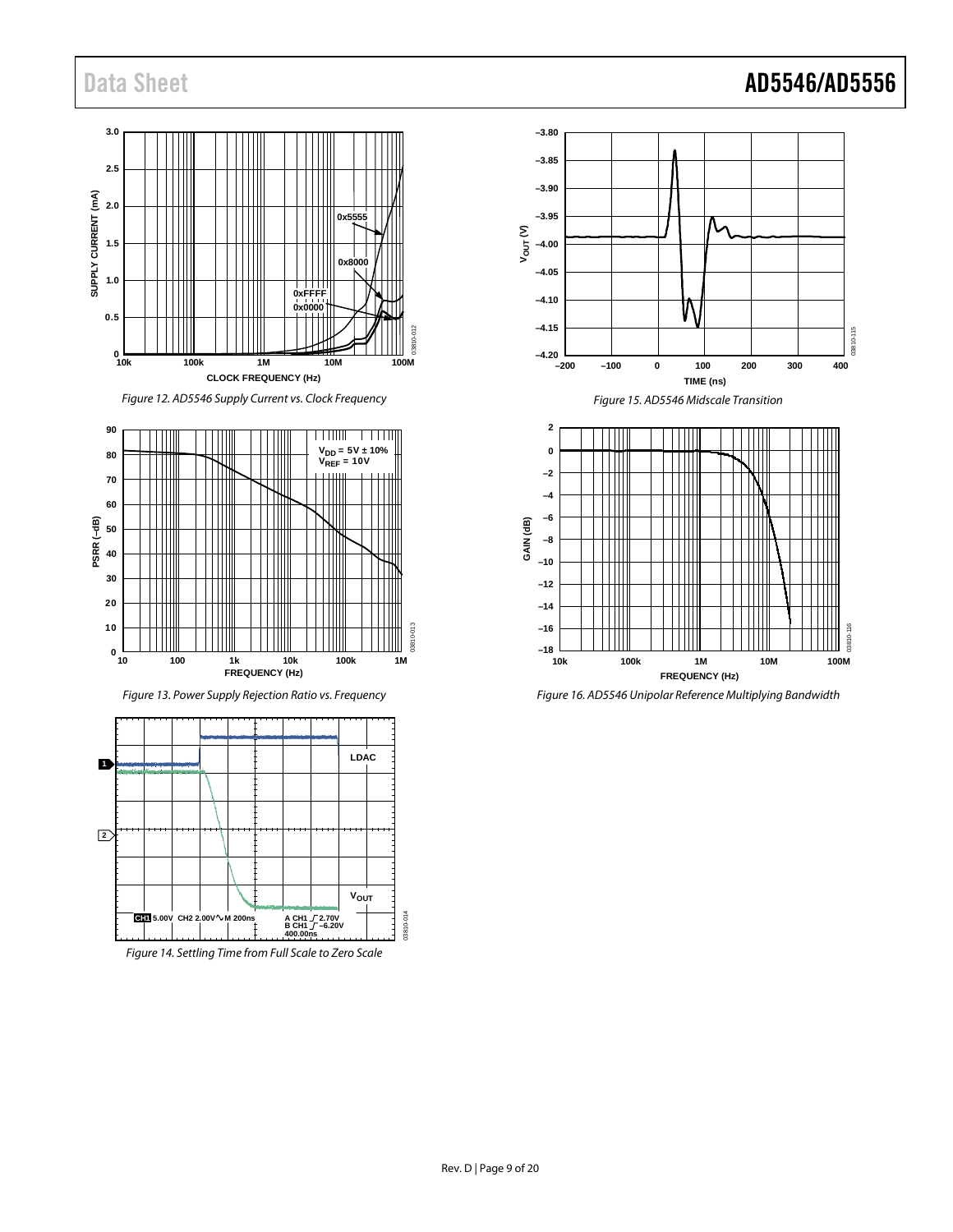## <span id="page-9-0"></span>CIRCUIT OPERATION

### <span id="page-9-1"></span>**DIGITAL-TO-ANALOG (DAC) CONVERTER SECTION**

The AD5546/AD5556 are 16-/14-bit multiplying, current output, and parallel input DACs. The devices operate from a single 2.7 V to 5.5 V supply and provide both unipolar 0 V to  $-V_{REF}$ , or 0 V to + $V_{REF}$ , and bipolar  $\pm V_{REF}$  output ranges from a –18 V to  $+18$  V reference. In addition to the precision conversion  $R_{FB}$ commonly found in current output DACs, there are three additional precision resistors for four-quadrant bipolar applications.

The AD5546/AD5556 consist of two groups of precision R-2R ladders, which make up the 12/10 LSBs, respectively. Furthermore, the four MSBs are decoded into 15 segments of resistor value 2R. [Figure 17 s](#page-9-2)hows the architecture of the 16-bit AD5546. Each of the 16 segments in the R-2R ladder carries an equally weighted current of one-sixteenth of full scale. The feedback resistor, RFB, and four-quadrant resistor, R<sub>OFS</sub>, have values of 10 kΩ. Each four-quadrant resistor, R1 and R2, equals 5 kΩ. In four-quadrant operation, R1, R2, and an external op amp work together to invert the reference voltage and apply it to the REF input. With R<sub>OFS</sub> and R<sub>FB</sub> connected as shown i[n Figure 2,](#page-0-4) the output can swing from  $-V_{REF}$  to  $+V_{REF}$ .

The reference voltage inputs exhibit a constant input resistance of 5 k $\Omega$  ±20%. The DAC output, I<sub>OUT</sub>, impedance is code dependent. External amplifier choice should take into account the

variation of the AD5546/AD5556 output impedance. The feedback resistance in parallel with the DAC ladder resistance dominates output voltage noise. To maintain good analog performance, it is recommended to bypass the power supply with a 0.01 μF to 0.1 μF ceramic or chip capacitor in parallel with a 1 μF tantalum capacitor. Also, to minimize gain error, PCB metal traces between VREF and RFB should match.

Every code change of the DAC corresponds to a step function; gain peaking at each output step may occur if the op amp has limited GBP and excessive parasitic capacitance present at the op amp inverting node. A compensation capacitor, therefore, may be needed between the I-V op amp inverting and output nodes to smooth the step transition. Such a compensation capacitor should be found empirically, but a 20 pF capacitor is generally adequate for the compensation.

The V<sub>DD</sub> power is used primarily by the internal logic and to drive the DAC switches. Note that the output precision degrades if the operating voltage falls below the specified voltage. The user should also avoid using switching regulators because device power supply rejection degrades at higher frequencies.



<span id="page-9-2"></span>Figure 17. 16-Bit AD5546 Equivalent R-2R DAC Circuit with Digital Section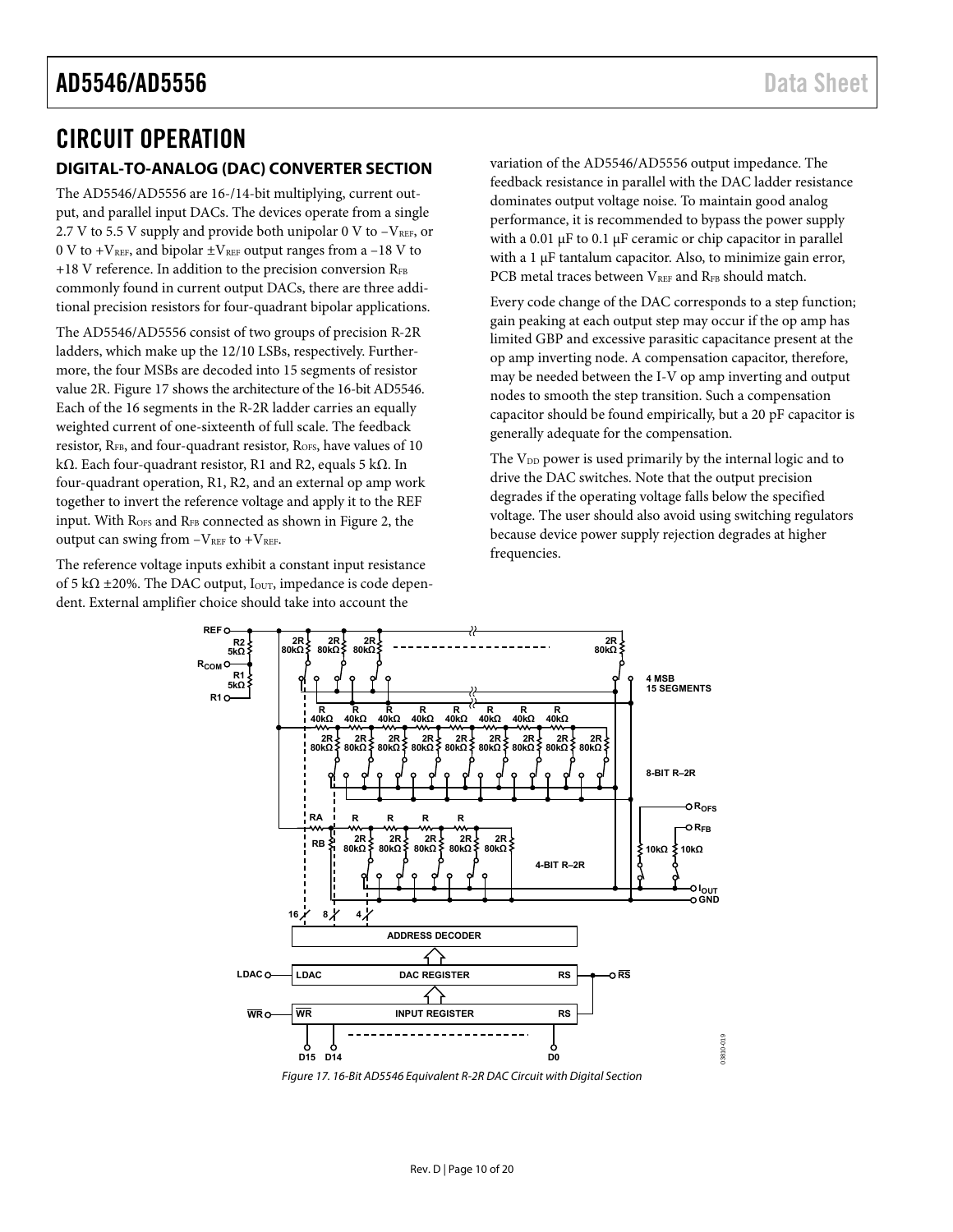### <span id="page-10-0"></span>**DIGITAL SECTION**

The AD5546/AD5556 have 16-/14-bit parallel inputs. The devices are double buffered with 16-/14-bit registers. The double-buffered feature allows the update of several AD5546/AD5556 simultaneously. For the AD5546, the input register is loaded directly from a 16-bit controller bus when the WR pin is brought low. The DAC register is updated with data from the input register when LDAC is brought high. Updating the DAC register updates the DAC output with the new data (see [Figure 17\)](#page-9-2). To make both registers transparent, tie WR low and LDAC high. The asynchronous RS pin resets the part to zero scale if the MSB pin = 0 and to midscale if the MSB pin = 1.

#### **Table 5. AD5546 Parallel Input Data Format**

|                     | <b>MSB</b>          |                      |            |                 |            |            |                |                          |    |                |                |                |                |              |                   | <b>LSB</b>     |
|---------------------|---------------------|----------------------|------------|-----------------|------------|------------|----------------|--------------------------|----|----------------|----------------|----------------|----------------|--------------|-------------------|----------------|
| <b>Bit Position</b> | <b>B15</b>          | <b>B14</b>           | <b>B13</b> | <b>B12</b>      | <b>B11</b> | <b>B10</b> | B <sub>9</sub> | B <sub>8</sub><br>$\sim$ | B7 | B <sub>6</sub> | B <sub>5</sub> | B <sub>4</sub> | B <sub>3</sub> | <b>B2</b>    | B <sub>1</sub>    | B <sub>0</sub> |
| Data Word           | $\Gamma$ 15<br>כו ש | D <sub>14</sub><br>ັ | D13<br>-   | D <sub>12</sub> | D11        | D10        | D <sub>9</sub> | D <sub>8</sub>           | D7 | D <sub>6</sub> | DE<br>ر ر      | D <sub>4</sub> | D <sub>3</sub> | $\sim$<br>υ∠ | $\mathbf{D}$<br>ע | D <sub>0</sub> |

#### **Table 6. AD5556 Parallel Input Data Format**

|                     | <b>MSB</b>      |                 |            |                 |                |                |    |                |                |                |                |                |                | <b>LSB</b>     |
|---------------------|-----------------|-----------------|------------|-----------------|----------------|----------------|----|----------------|----------------|----------------|----------------|----------------|----------------|----------------|
| <b>Bit Position</b> | <b>B13</b>      | <b>B12</b>      | <b>B11</b> | <b>B10</b>      | B <sub>9</sub> | B8             | B7 | B6             | B <sub>5</sub> | B <sub>4</sub> | B <sub>3</sub> | B <sub>2</sub> | B.             | B <sub>0</sub> |
| Data Word           | D <sub>13</sub> | D <sub>12</sub> | D11        | D <sub>10</sub> | D <sub>9</sub> | D <sub>8</sub> | D7 | D <sub>6</sub> | D <sub>5</sub> | D <sub>4</sub> | $\sim$<br>כע   | D <sub>2</sub> | D <sub>1</sub> | D <sub>0</sub> |

#### **Table 7. Control Inputs**

| <b>RS</b> | <b>WR</b> | <b>LDAC</b> | <b>Register Operation</b>                                                                                         |
|-----------|-----------|-------------|-------------------------------------------------------------------------------------------------------------------|
|           | $X^1$     | $X^1$       | Reset output to 0, with MSB pin = 0 and to midscale with MSB pin = 1.                                             |
|           |           |             | Load input register with data bits.                                                                               |
|           |           |             | Load DAC register with the contents of the input register.                                                        |
|           | 0         |             | Input and DAC registers are transparent.                                                                          |
|           |           |             | When LDAC and WR are tied together and programmed as a pulse, the data bits are loaded into the input register on |
|           |           |             | the falling edge of the pulse and then loaded into the DAC register on the rising edge of the pulse.              |
|           |           |             | No register operation.                                                                                            |

 $<sup>1</sup> X =$  don't care.</sup>

### <span id="page-10-1"></span>**ESD PROTECTION CIRCUITS**

All logic input pins contain back-biased ESD protection Zeners connected to ground (GND) and  $V_{DD}$ , as shown in [Figure 18.](#page-10-4) As a result, the voltage level of the logic input should not be greater than the supply voltage.



*Figure 18. Equivalent ESD Protection Circuits*

### <span id="page-10-4"></span><span id="page-10-2"></span>**AMPLIFIER SELECTION**

In addition to offset voltage, the bias current is important in op amp selection for precision current output DACs. An input bias current of 30 nA in the op amp contributes to 1 LSB in the AD5546's full-scale error. The OP1177 and AD8628 op amps

are good candidates for the I-V conversion.

### <span id="page-10-3"></span>**REFERENCE SELECTION**

The initial accuracy and the rated output of the voltage reference determine the full span adjustment. The initial accuracy is usually a secondary concern in precision because it can be trimmed. [Figure 23](#page-13-2) shows an example of a trimming circuit. The zero scale error can also be minimized by standard op amp nulling techniques.

The voltage reference temperature coefficient (TC) and longterm drift are primary considerations. For example, a 5 V reference with a TC of 5 ppm/°C means that the output changes by  $25 \mu V$  per degree Celsius. As a result, the reference that operates at 55°C contributes an additional 750  $\mu$ V full-scale error.

Similarly, the same 5 V reference with a ±50 ppm long-term drift means that the output may change by  $\pm 250 \mu V$  over time. Therefore, it is practical to calibrate a system periodically to maintain its optimum precision.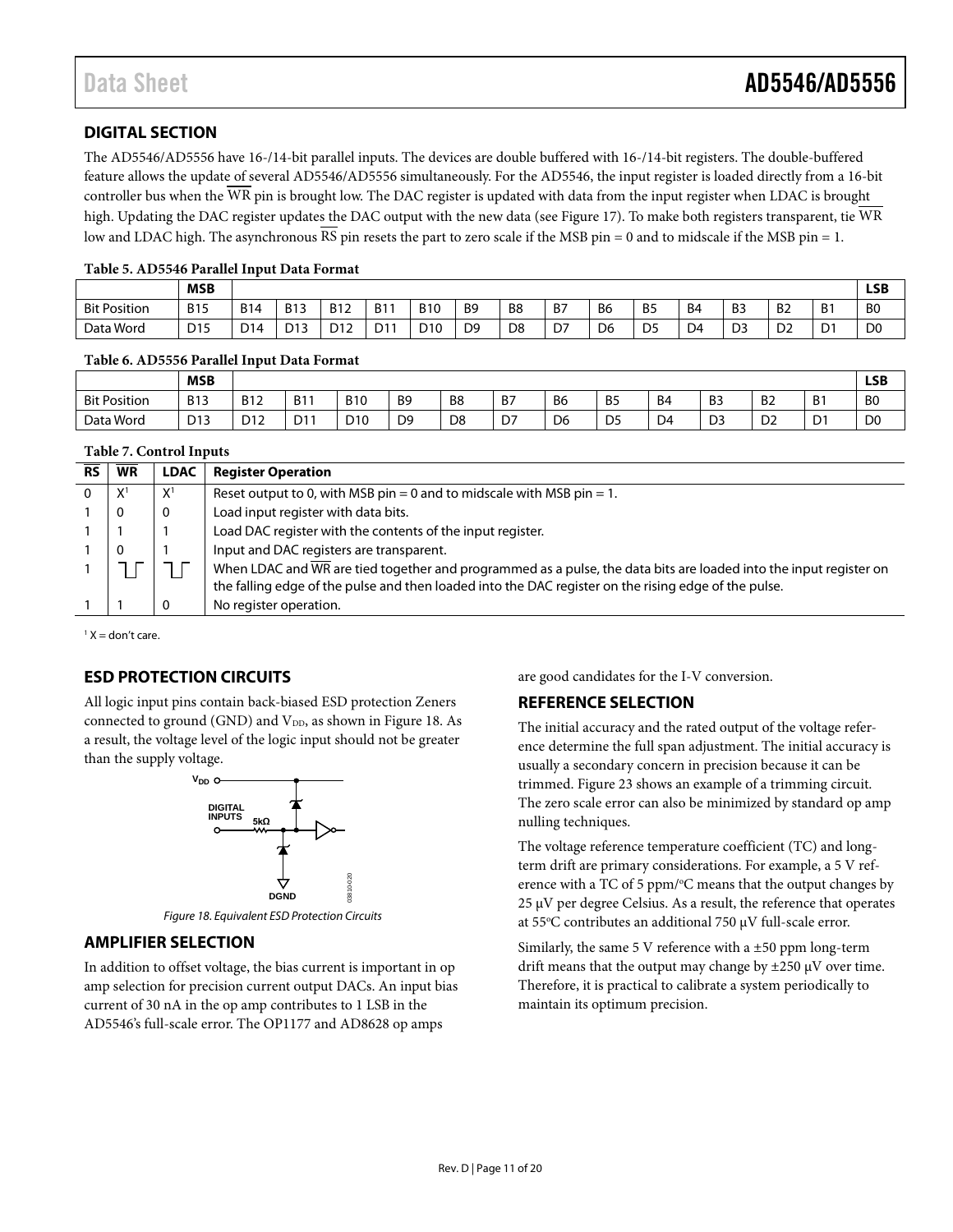## <span id="page-11-0"></span>APPLICATIONS INFORMATION

### <span id="page-11-1"></span>**UNIPOLAR MODE**

#### *Two-Quadrant Multiplying Mode, V<sub>OUT</sub>* = 0 V to -V<sub>REF</sub>

The AD5546/AD5556 DAC architecture uses a current-steering R-2R ladder design that requires an external reference and op amp to convert the unipolar mode of output voltage to

#### AD5546

| $V_{OUT} = -V_{REF} \times D/65,536$ | (1) |
|--------------------------------------|-----|
|--------------------------------------|-----|

AD5556

 $V_{OUT} = -V_{REF} \times D/16,384$  (2)

where *D* is the decimal equivalent of the input code.

**+5V**

The output voltage polarity is opposite to the  $V_{REF}$  polarity in this case (se[e Figure 19\)](#page-11-2)[. Table 8](#page-11-3) shows the negative output vs. code for the AD5546.

#### <span id="page-11-3"></span>**Table 8. AD5546 Unipolar Mode Negative Output vs. Code**

| <b>D</b> in Binary  | $V_{\text{OUT}}(V)$       |
|---------------------|---------------------------|
| 1111 1111 1111 1111 | $-V_{REF}(65,535/65,536)$ |
| 1000 0000 0000 0000 | $-V$ <sub>RFF</sub> $/2$  |
| 0000 0000 0000 0001 | $-V_{REF}(1/65,536)$      |
| 0000 0000 0000 0000 | 0                         |

#### *Two-Quadrant Multiplying Mode, V<sub>out</sub>* = 0 V to +V<sub>REF</sub>

The AD5546/AD5556 are designed to operate with either positive or negative reference voltages. As a result, positive output can be achieved with an additional op amp, (see [Figure 20\)](#page-12-1), and the output becomes

AD5546

$$
V_{OUT} = +V_{REF} \times D/65,536
$$
 (3)

AD5556

$$
V_{OUT} = +V_{REF} \times D/16,384
$$
 (4)

[Table 9](#page-11-4) shows the positive output vs. code for the AD5546.

#### <span id="page-11-4"></span>**Table 9. AD5546 Unipolar Mode Positive Output vs. Code**

| D in Binary         | $V_{\text{OUT}}(V)$       |
|---------------------|---------------------------|
| 1111 1111 1111 1111 | $+V_{REF}(65,535/65,536)$ |
| 1000 0000 0000 0000 | $+VREF/2$                 |
| 0000 0000 0000 0001 | $+V_{RFF}(1/65,536)$      |
| 0000 0000 0000 0000 | 0                         |



<span id="page-11-2"></span>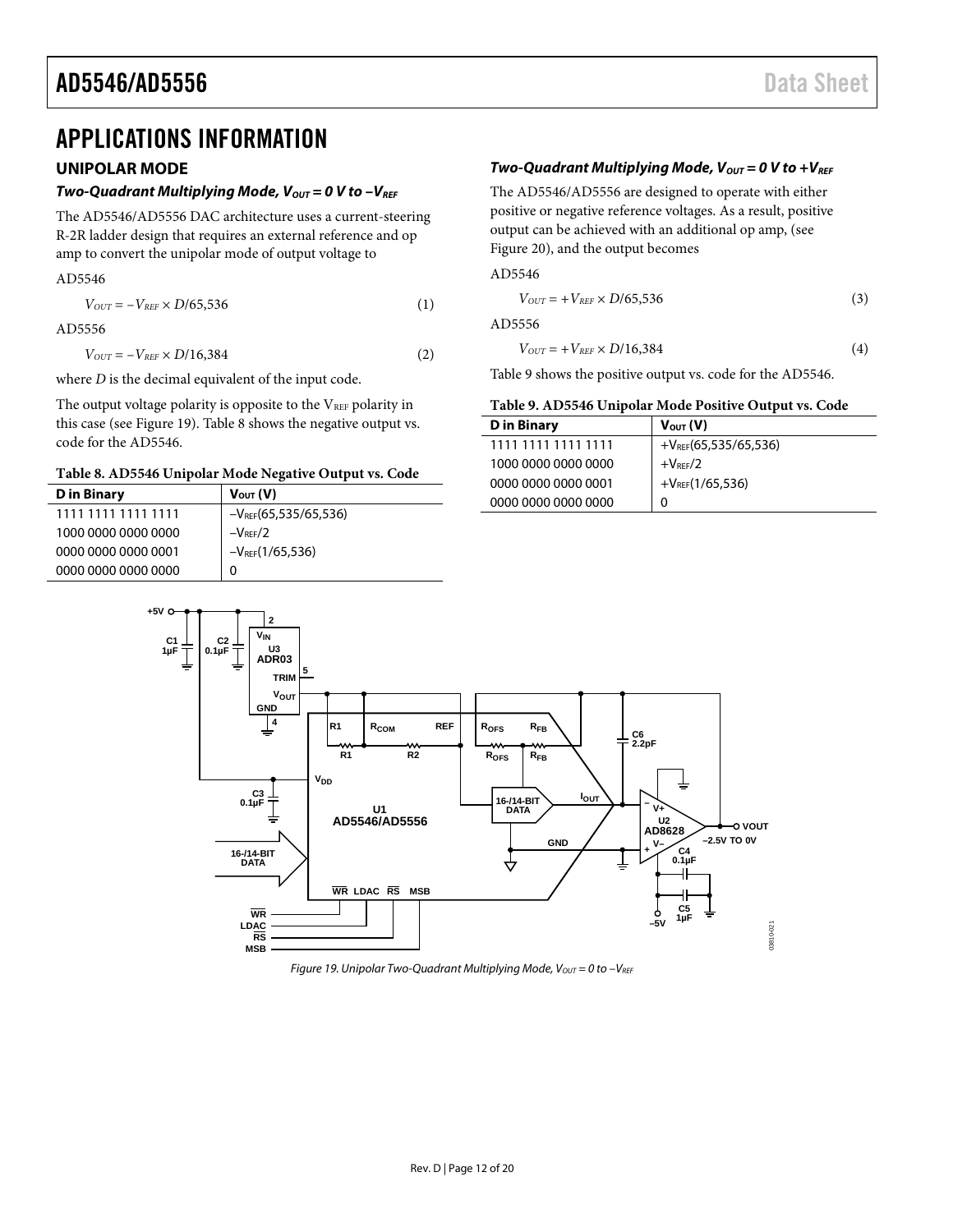

*Figure 20. Unipolar Two-Quadrant Multiplying Mode, Vout* = 0 to +VREF

<span id="page-12-1"></span>

*Figure 21. Four-Quadrant Multiplying Mode, Vout* =  $-V_{REF}$  to  $+V_{REF}$ 

### <span id="page-12-2"></span><span id="page-12-0"></span>**BIPOLAR MODE**

#### *Four-Quadrant Multiplying Mode, V<sub>OUT</sub> = -V<sub>REF</sub> to +V<sub>REF</sub>*

The AD5546/AD5556 contain on-chip all the four-quadrant resistors necessary for the precision bipolar multiplying operation. Such a feature minimizes the number of exponent components to only a voltage reference, dual op amp, and compensation capacitor (se[e Figure 21\)](#page-12-2). For example, with a

10 V reference, the circuit yields a precision, bipolar –10 V to +10 V output.

#### AD5546

$$
V_{OUT} = (D/32768 - 1) \times V_{REF} \tag{5}
$$

AD5556

$$
V_{OUT} = (D/16384 - 1) \times V_{REF} \tag{6}
$$

[Table 10](#page-13-3) shows some of the results for the 16-bit AD5546.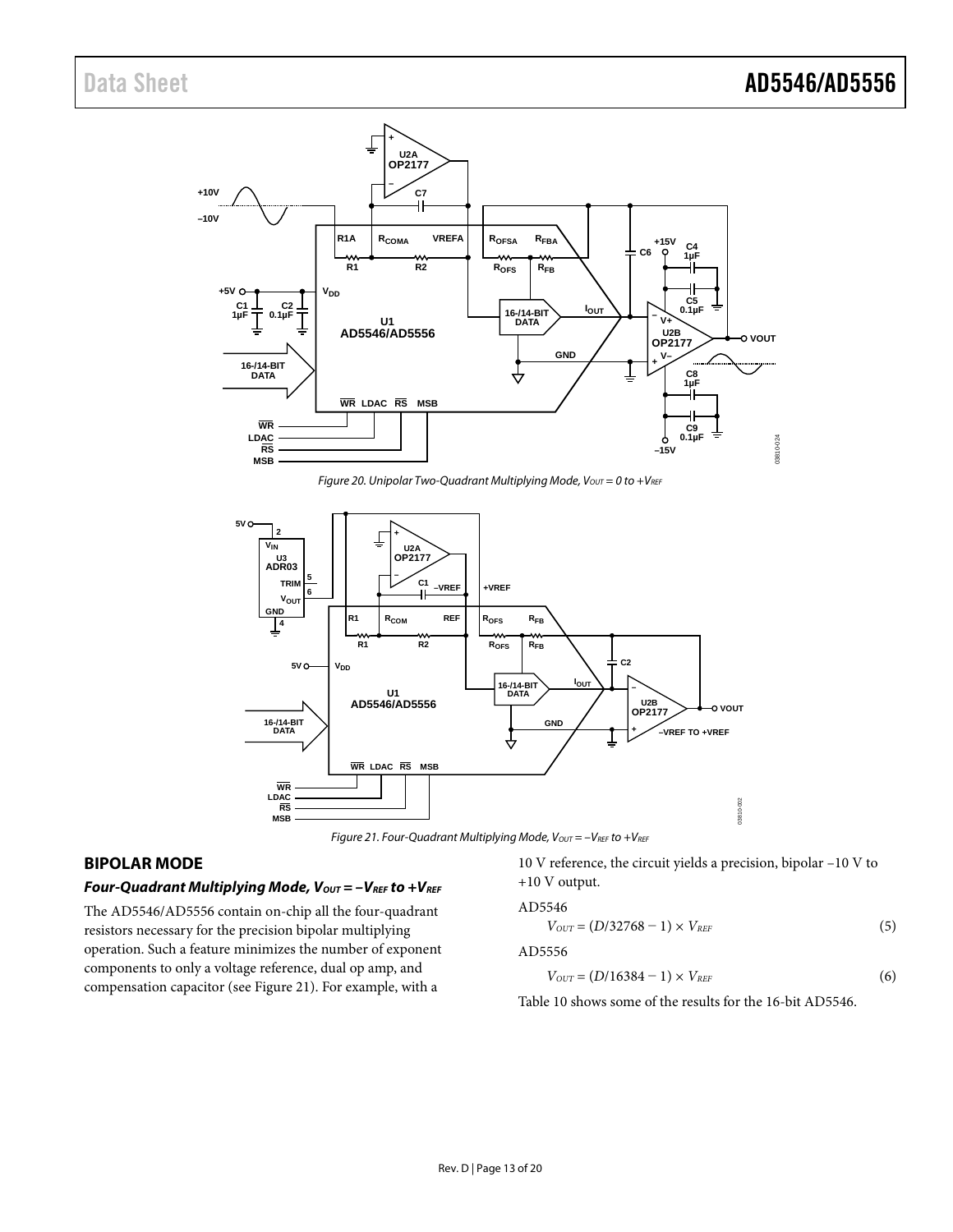#### <span id="page-13-3"></span>**Table 10. AD5546 Output vs. Code**

| <b>D</b> in Binary  | <b>VOUT</b>               |
|---------------------|---------------------------|
| 1111 1111 1111 1111 | $+V_{REF}(32,767/32,768)$ |
| 1000 0000 0000 0001 | $+V_{REF}(1/32,768)$      |
| 1000 0000 0000 0000 | 0                         |
| 0111 1111 1111 1111 | $-V_{REF}(1/32,768)$      |
| 0000 0000 0000 0000 | $-V$ REF                  |

#### <span id="page-13-0"></span>**AC REFERENCE SIGNAL ATTENUATOR**

Besides handling digital waveforms decoded from parallel input data, the AD5546/AD5556 handle equally well low frequency

ac reference signals for signal attenuation, channel equalization, and waveform generation applications. The maximum signal range can be up to ±18 V (se[e Figure 22\)](#page-13-4).

### <span id="page-13-1"></span>**SYSTEM CALIBRATION**

The initial accuracy of the system can be adjusted by trimming the voltage reference ADR0x with a digital potentiometer (see [Figure 23\)](#page-13-2). The AD5170 provides an OTP (one time programmable), 8-bit adjustment that is ideal and reliable for such calibration. The Analog Devices, Inc., OTP digital potentiometer comes with programmable software that simplifies the factory calibration process.



Figure 22. Signal Attenuator with AC Reference

<span id="page-13-4"></span>

<span id="page-13-2"></span>Figure 23. Full Span Calibration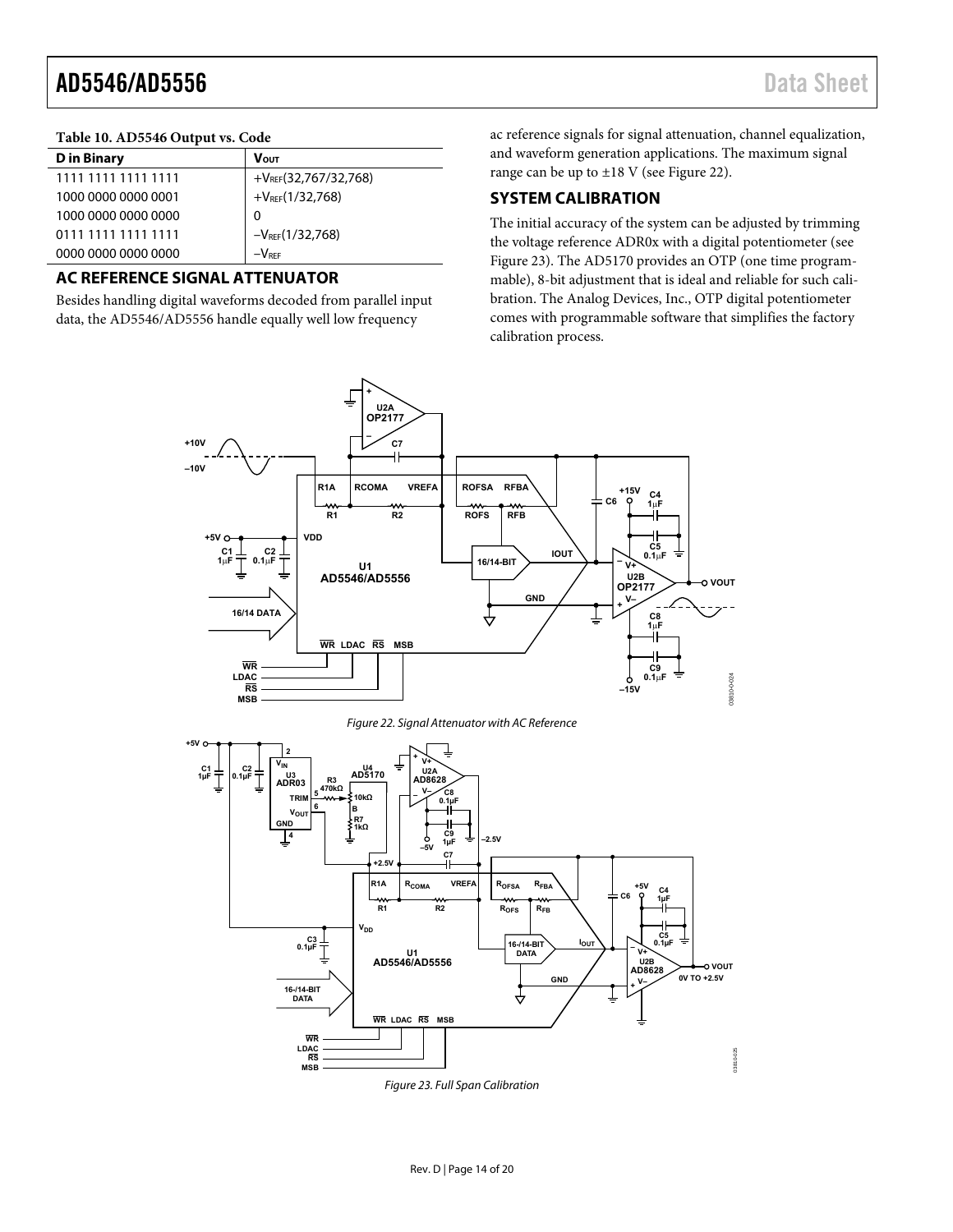### <span id="page-14-0"></span>**REFERENCE SELECTION**

When selecting a reference for use with the AD55xx series of current output DACs, pay attention to the output voltage temperature coefficient specification of the reference. Choosing a precision reference with a low output temperature coefficient minimizes error sources. [Table 11 l](#page-14-2)ists some of the references available from Analog Devices that are suitable for use with this range of current output DACs.

### <span id="page-14-1"></span>**AMPLIFIER SELECTION**

The primary requirement for the current-steering mode is an amplifier with low input bias currents and low input offset voltage. Because of the code-dependent output resistance of the DAC, the input offset voltage of an op amp is multiplied by the variable gain of the circuit. A change in this noise gain between two adjacent digital fractions produces a step change in the output voltage due to the amplifier's input offset voltage. This output voltage change is superimposed on the desired change in output between the two codes and gives rise to a differential linearity error, which, if large enough, can cause the DAC to be nonmonotonic.

The input bias current of an op amp also generates an offset at the voltage output because of the bias current flowing in the feedback resistor, R<sub>FB</sub>.

Common-mode rejection of the op amp is important in voltageswitching circuits because it produces a code-dependent error at the voltage output of the circuit.

Provided that the DAC switches are driven from true wideband low impedance sources, they settle quickly. Consequently, the slew rate and settling time of a voltage-switching DAC circuit is determined largely by the output op amp. To obtain minimum settling time in this configuration, minimize capacitance at the VREF node (the voltage output node in this application) of the DAC. This is done by using low input capacitance buffer amplifiers and careful board design.

Analog Devices offers a wide range of amplifiers for both precision dc and ac applications, as listed in [Table 12](#page-15-0) and [Table 13.](#page-15-1) 

<span id="page-14-2"></span>

| Table 11. Suitable Analog Devices Precision References |                           |                       |                                                        |               |                       |                |  |  |  |  |
|--------------------------------------------------------|---------------------------|-----------------------|--------------------------------------------------------|---------------|-----------------------|----------------|--|--|--|--|
| Part No.                                               | <b>Output Voltage (V)</b> | Initial Tolerance (%) | <b>Maximum Temperature</b><br>Drift (ppm/ $\degree$ C) | $I_{SS}$ (mA) | Output Noise (µV p-p) | Package(s)     |  |  |  |  |
| ADR01                                                  | 10                        | 0.05                  | 3                                                      |               | 20                    | SOIC-8         |  |  |  |  |
| ADR01                                                  | 10                        | 0.05                  | 9                                                      |               | 20                    | TSOT-5, SC70-5 |  |  |  |  |
| ADR02                                                  | 5.0                       | 0.06                  | 3                                                      |               | 10                    | SOIC-8         |  |  |  |  |
| ADR02                                                  | 5.0                       | 0.06                  | 9                                                      |               | 10                    | TSOT-5, SC70-5 |  |  |  |  |
| ADR03                                                  | 2.5                       | 0.1                   | 3                                                      |               | 6                     | SOIC-8         |  |  |  |  |
| ADR03                                                  | 2.5                       | 0.1                   | 9                                                      |               | 6                     | TSOT-5, SC70-5 |  |  |  |  |
| ADR06                                                  | 3.0                       | 0.1                   | 3                                                      |               | 10                    | SOIC-8         |  |  |  |  |
| ADR06                                                  | 3.0                       | 0.1                   | 9                                                      |               | 10                    | TSOT-5, SC70-5 |  |  |  |  |
| <b>ADR420</b>                                          | 2.048                     | 0.05                  | 3                                                      | 0.5           | 1.75                  | SOIC-8, MSOP-8 |  |  |  |  |
| <b>ADR421</b>                                          | 2.50                      | 0.04                  | 3                                                      | 0.5           | 1.75                  | SOIC-8, MSOP-8 |  |  |  |  |
| <b>ADR423</b>                                          | 3.00                      | 0.04                  | 3                                                      | 0.5           | $\overline{2}$        | SOIC-8, MSOP-8 |  |  |  |  |
| <b>ADR425</b>                                          | 5.00                      | 0.04                  | 3                                                      | 0.5           | 3.4                   | SOIC-8, MSOP-8 |  |  |  |  |
| <b>ADR431</b>                                          | 2.500                     | 0.04                  | 3                                                      | 0.8           | 3.5                   | SOIC-8, MSOP-8 |  |  |  |  |
| <b>ADR435</b>                                          | 5.000                     | 0.04                  | 3                                                      | 0.8           | 8                     | SOIC-8, MSOP-8 |  |  |  |  |
| <b>ADR391</b>                                          | 2.5                       | 0.16                  | 9                                                      | 0.12          | 5                     | TSOT-5         |  |  |  |  |
| <b>ADR395</b>                                          | 5.0                       | 0.10                  | 9                                                      | 0.12          | 8                     | TSOT-5         |  |  |  |  |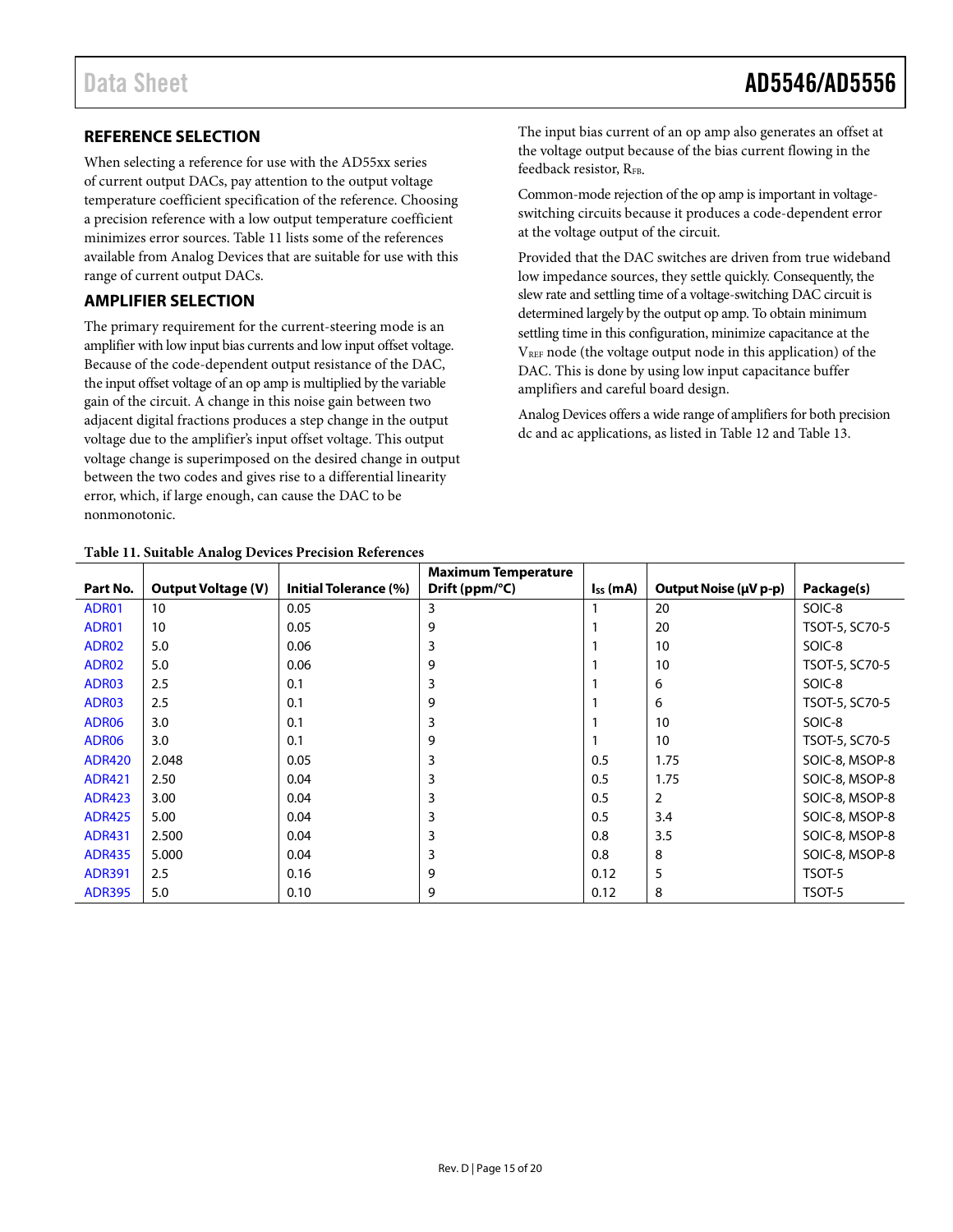| Part No.      | <b>Supply Voltage (V)</b> | <b>V<sub>os</sub> Maximum</b><br>$(\mu V)$ | I <sub>B</sub> Maximum<br>(nA) | 0.1 Hz to 10 Hz<br>Noise ( $\mu$ V p-p) | Supply Current (µA) | Package(s)               |
|---------------|---------------------------|--------------------------------------------|--------------------------------|-----------------------------------------|---------------------|--------------------------|
| <b>OP97</b>   | $\pm 2$ to $\pm 20$       | 25                                         | 0.1                            | 0.5                                     | 600                 | SOIC-8, PDIP-8           |
| <b>OP1177</b> | $±2.5$ to $±15$           | 60                                         | 2                              | 0.4                                     | 500                 | MSOP-8, SOIC-8           |
| AD8675        | $\pm 5$ to $\pm 18$       | 75                                         | 2                              | 0.1                                     | 2300                | MSOP-8, SOIC-8           |
| AD8671        | $±5$ to $±15$             | 75                                         | 12                             | 0.077                                   | 3000                | MSOP-8, SOIC-8           |
| ADA4004-1     | $\pm$ 5 to $\pm$ 15       | 125                                        | 90                             | 0.1                                     | 2000                | SOIC-8, SOT-23-5         |
| AD8603        | $1.8$ to 5                | 50                                         | 0.001                          | 2.3                                     | 40                  | TSOT-5                   |
| AD8607        | $1.8$ to 5                | 50                                         | 0.001                          | 2.3                                     | 40                  | MSOP-8, SOIC-8           |
| AD8605        | 2.7 to 5                  | 65                                         | 0.001                          | 2.3                                     | 1000                | <b>WLCSP-5, SOT-23-5</b> |
| AD8615        | $2.7$ to 5                | 65                                         | 0.001                          | 2.4                                     | 2000                | TSOT-23-5                |
| AD8616        | 2.7 to 5                  | 65                                         | 0.001                          | 2.4                                     | 2000                | MSOP-8, SOIC-8           |

#### <span id="page-15-0"></span>**Table 12. Suitable Analog Devices Precision Op Amps**

### <span id="page-15-1"></span>**Table 13. Suitable Analog Devices High Speed Op Amps**

| Part No.  | <b>Supply Voltage (V)</b> | BW @ $ACL$ (MHz) | Slew Rate $(V/\mu s)$ | $V_{OS}$ (Max) ( $\mu$ V) | $I_B$ (Max) (nA) | Package(s)       |
|-----------|---------------------------|------------------|-----------------------|---------------------------|------------------|------------------|
| AD8065    | 5 to 24                   | 145              | 180                   | 1500                      | 0.006            | SOIC-8, SOT-23-5 |
| AD8066    | 5 to 24                   | 145              | 180                   | 1500                      | 0.006            | SOIC-8, MSOP-8   |
| AD8021    | 5 to 24                   | 490              | 120                   | 1000                      | 10,500           | SOIC-8, MSOP-8   |
| AD8038    | 3 to 12                   | 350              | 425                   | 3000                      | 750              | SOIC-8, SC70-5   |
| ADA4899-1 | 5 to 12                   | 600              | 310                   | 35                        | 100              | LFCSP-8, SOIC-8  |
| AD8057    | 3 to 12                   | 325              | 1000                  | 5000                      | 500              | SOT-23-5, SOIC-8 |
| AD8058    | 3 to 12                   | 325              | 850                   | 5000                      | 500              | SOIC-8, MSOP-8   |
| AD8061    | $2.7$ to $8$              | 320              | 650                   | 6000                      | 350              | SOT-23-5, SOIC-8 |
| AD8062    | $2.7$ to $8$              | 320              | 650                   | 6000                      | 350              | SOIC-8, MSOP-8   |
| AD9631    | $\pm 3$ to $\pm 6$        | 320              | 1300                  | 10,000                    | 7000             | SOIC-8, PDIP-8   |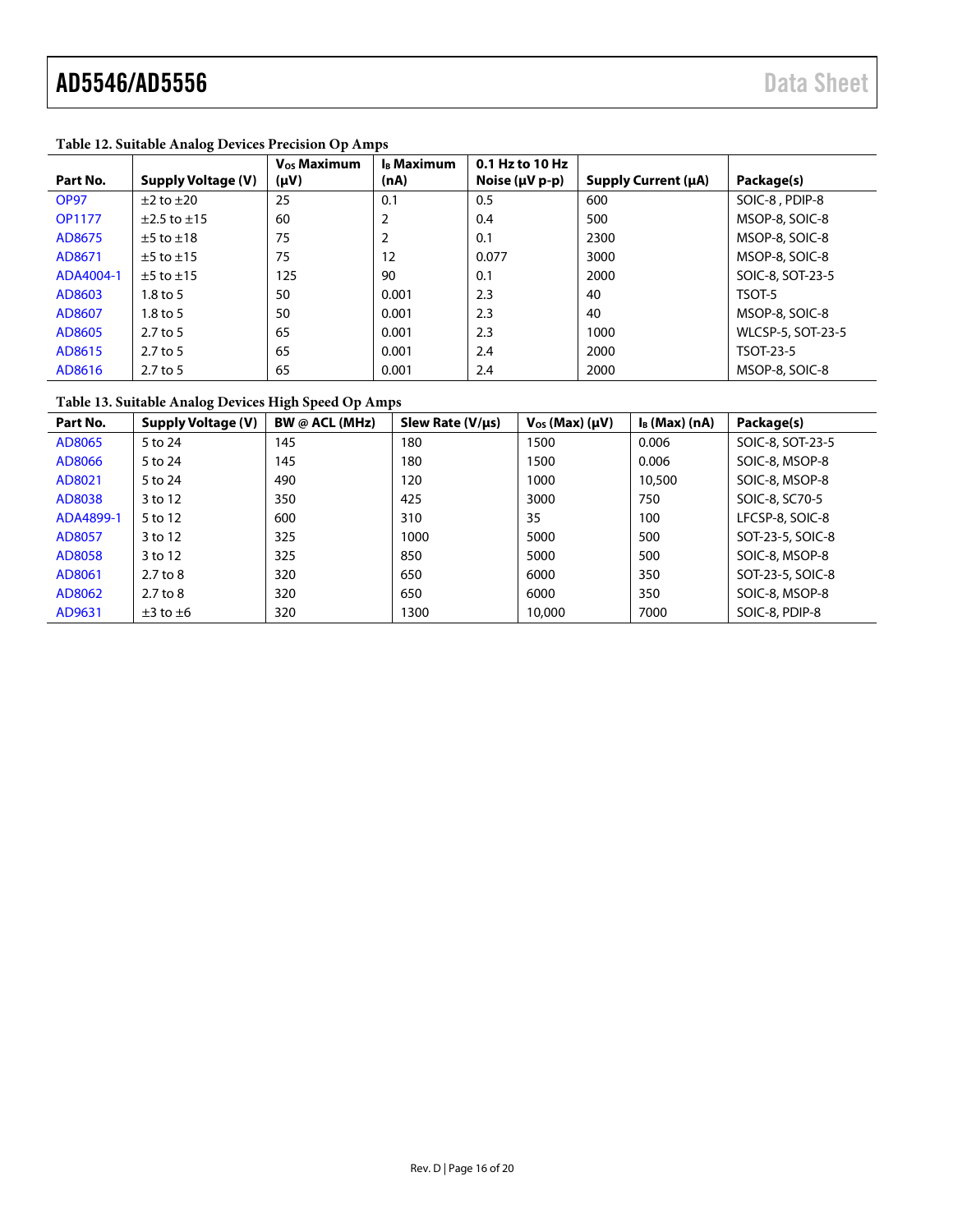# <span id="page-16-0"></span>OUTLINE DIMENSIONS



**COMPLIANT TO JEDEC STANDARDS MO-153-AE**

*Figure 24. 28-Lead Thin Shrink Small Outline Package [TSSOP] RU-28*

*Dimensions shown in millimeters*

### <span id="page-16-1"></span>**ORDERING GUIDE**

| Model <sup>1</sup> | <b>RES</b><br>(Bit) | <b>DNL</b><br>(LSB) | <b>INL</b><br>(LSB) | <b>Temperature</b><br>Range (°C) | <b>Package Description</b> | <b>Package Option</b> | <b>Ordering Quantity</b> |
|--------------------|---------------------|---------------------|---------------------|----------------------------------|----------------------------|-----------------------|--------------------------|
| AD5546BRU          | 16                  | ±1                  | ±2                  | $-40$ to $+125$                  | 28-Lead TSSOP              | <b>RU-28</b>          | 50                       |
| AD5546BRU-REEL7    | 16                  | ±1                  | ±2                  | $-40$ to $+125$                  | 28-Lead TSSOP              | <b>RU-28</b>          | 1,000                    |
| AD5546BRUZ         | 16                  | ±1                  | ±2                  | $-40$ to $+125$                  | 28-Lead TSSOP              | <b>RU-28</b>          | 50                       |
| AD5546BRUZ-REEL7   | 16                  | ±1                  | ±2                  | $-40$ to $+125$                  | 28-Lead TSSOP              | <b>RU-28</b>          | 1,000                    |
| AD5546CRUZ         | 16                  | ±1                  | ±1                  | $-40$ to $+125$                  | 28-Lead TSSOP              | <b>RU-28</b>          | 50                       |
| AD5546CRUZ-REEL7   | 16                  | ±1                  | ±1                  | $-40$ to $+125$                  | 28-Lead TSSOP              | <b>RU-28</b>          | 1,000                    |
| AD5556CRU          | 14                  | ±1                  | ±1                  | $-40$ to $+125$                  | 28-Lead TSSOP              | <b>RU-28</b>          | 50                       |
| AD5556CRU-REEL7    | 14                  | ±1                  | ±1                  | $-40$ to $+125$                  | 28-Lead TSSOP              | <b>RU-28</b>          | 1,000                    |
| AD5556CRUZ         | 14                  | ±1                  | ±1                  | $-40$ to $+125$                  | 28-Lead TSSOP              | <b>RU-28</b>          | 50                       |
| EVAL-AD5546SDZ     |                     |                     |                     |                                  | <b>Evaluation Board</b>    |                       |                          |

<sup>1</sup> Z = RoHS Compliant Part.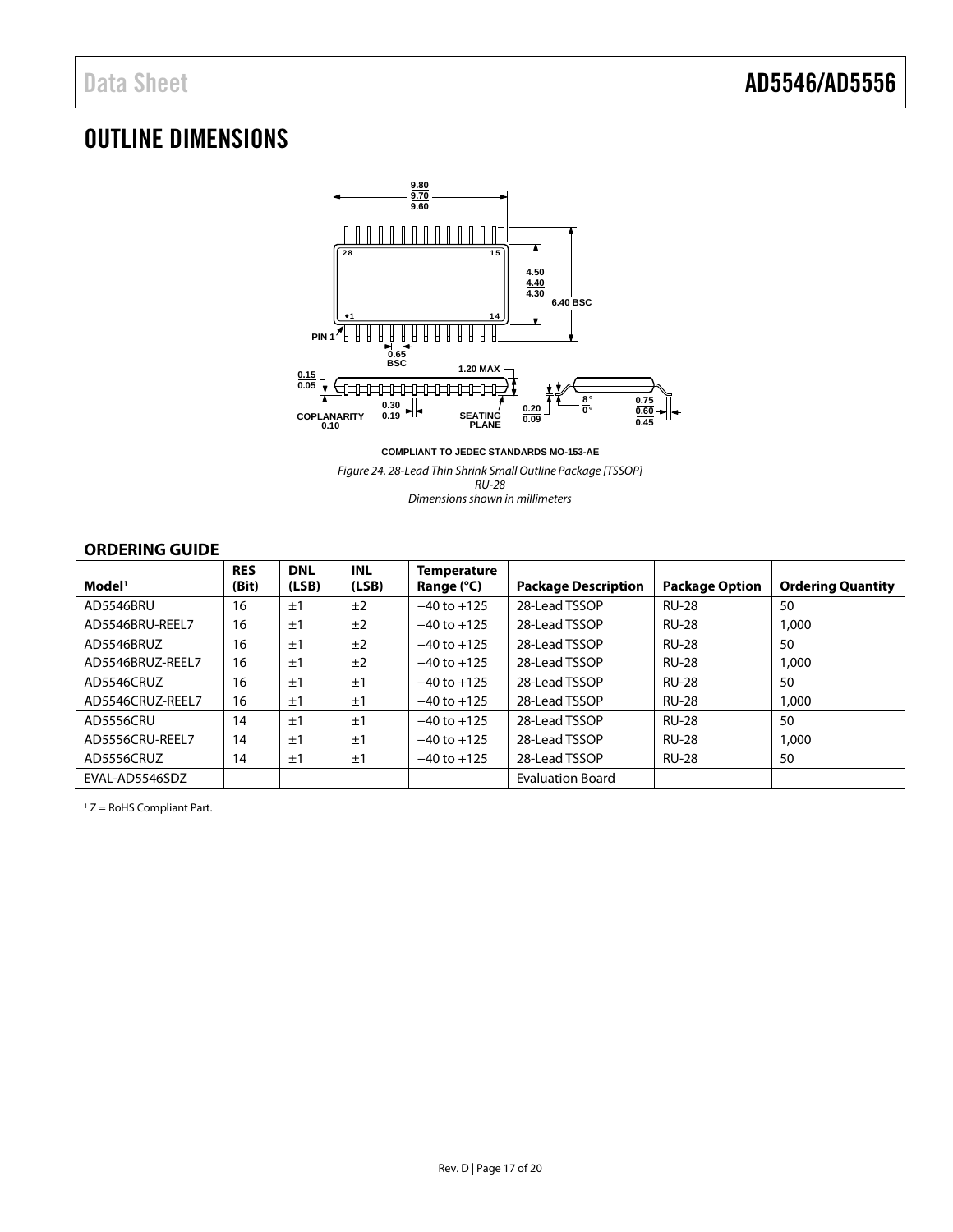# **NOTES**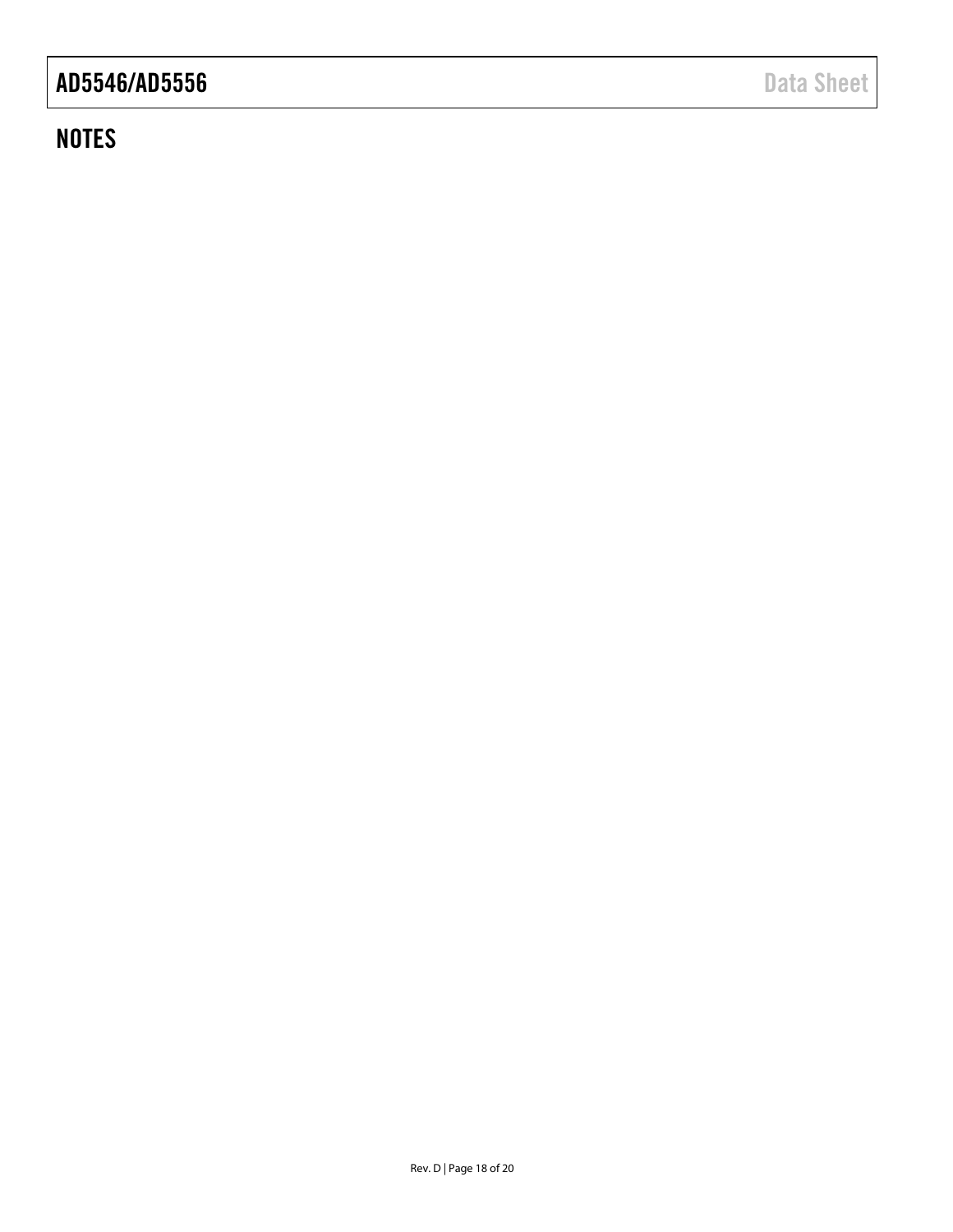# **NOTES**